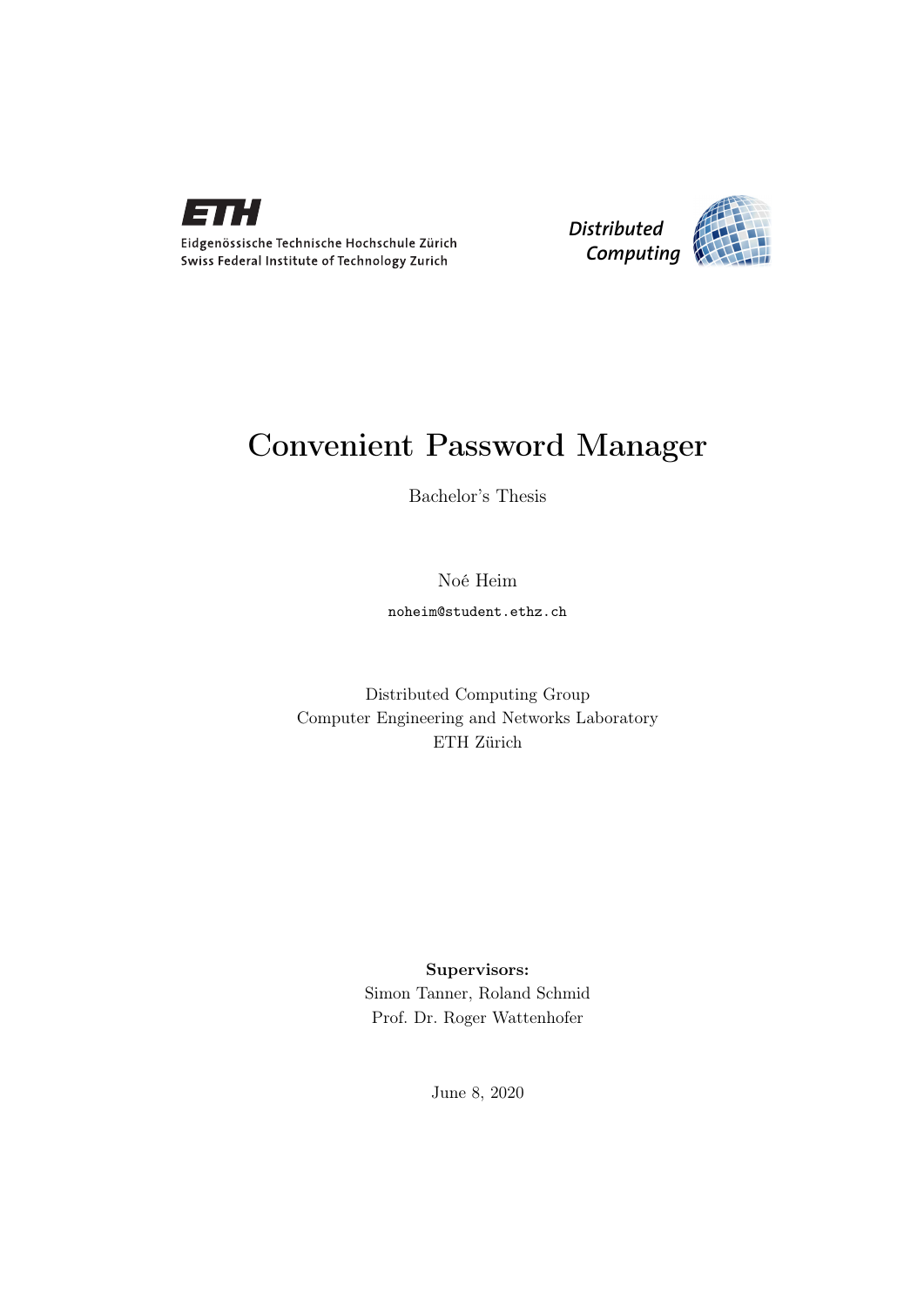# Acknowledgements

<span id="page-1-0"></span>I would like to thank Simon Tanner and Roland Schmid, for always offering their support, when I was faced with difficulties, and guiding me through my very first scientific research project. Further, I would like to thank Prof. Dr. Roger Wattenhofer for encouraging me with his enthusiasm for this project.

I'm grateful that I had the opportunity to work with and learn from so knowledgeable people.

Lastly, I would like to thank my family and friends, who supported me and motivated me as I approached the end of this thesis.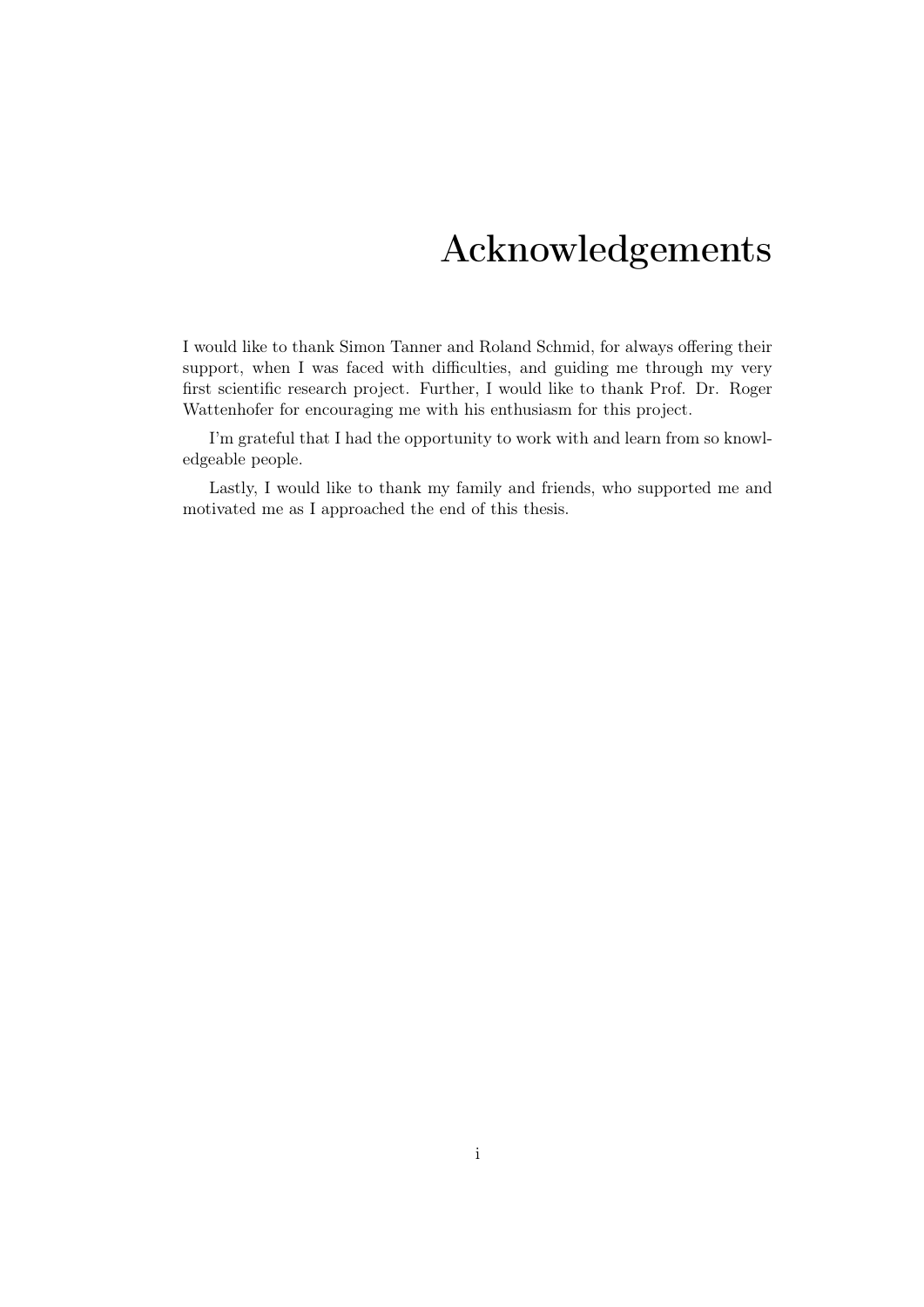# Abstract

<span id="page-2-0"></span>Password managers are a useful aid for remembering and securely storing passwords. As it is crucial to provide adequate security given the sensitive data they contain, many password managers offer two-factor and multi-factor authentication. However, most of them use a single database which can introduce security risks. In this thesis, we attempt to extend PolyPass, a distributed password manager, with Bluetooth communication. Our goal is to increase the reliability of the password manager, as well as the ease of access to passwords. To achieve said goal, the communication had to be restructured. The Bluetooth communication is still problematic, since their messages are not reliably delivered, which renders the password manager unusable when not connected to the internet.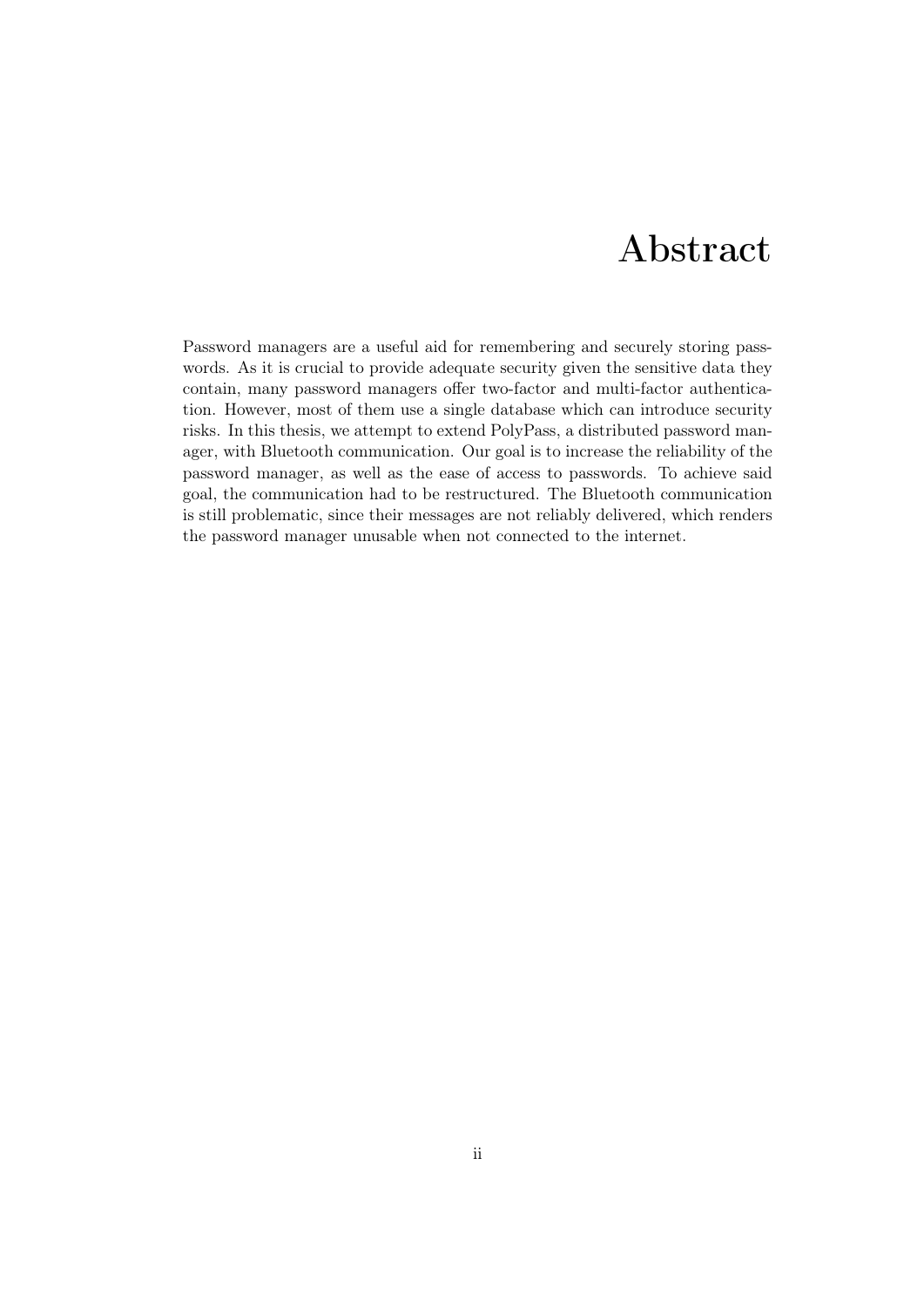# **Contents**

|          |                 | <b>Acknowledgements</b>                                                                             | $\mathbf{i}$            |
|----------|-----------------|-----------------------------------------------------------------------------------------------------|-------------------------|
|          | <b>Abstract</b> |                                                                                                     | ii                      |
| 1        |                 | Introduction                                                                                        | 1                       |
|          | 1.1             |                                                                                                     | $\mathbf{1}$            |
|          | 1.2             |                                                                                                     | $\mathbf{1}$            |
| $\bf{2}$ |                 | <b>Related Work</b>                                                                                 | $\overline{2}$          |
|          | 2.1             | Password managers with multiple-factor authentication                                               | $\overline{2}$          |
|          | 2.2             |                                                                                                     | 3                       |
| 3        |                 | <b>Background</b>                                                                                   | $\overline{\mathbf{4}}$ |
|          | 3.1             |                                                                                                     | $\overline{4}$          |
|          | 3.2             |                                                                                                     | $\overline{5}$          |
|          |                 | 3.2.1                                                                                               | 6                       |
|          |                 | 3.2.2                                                                                               | 6                       |
|          |                 | 3.2.3                                                                                               | $\overline{7}$          |
|          | 3.3             |                                                                                                     | $\overline{7}$          |
|          |                 | 3.3.1<br>Chrome: Native Messaging Host                                                              | $\overline{7}$          |
|          |                 | 3.3.2                                                                                               | $\overline{7}$          |
| 4        |                 | Implementation                                                                                      | 9                       |
|          | 4.1             | $Concept \dots \dots \dots \dots \dots \dots \dots \dots \dots \dots \dots \dots \dots \dots \dots$ | 9                       |
|          | 4.2             |                                                                                                     | 11                      |
|          |                 | 4.2.1                                                                                               | 11                      |
|          |                 | PyBluez and Native Messaging<br>4.2.2                                                               | 12                      |
|          | 4.3             | Overall Communication                                                                               | 14                      |
|          |                 | Interface for Bluetooth Module $\dots \dots \dots \dots \dots$<br>4.3.1                             | 14                      |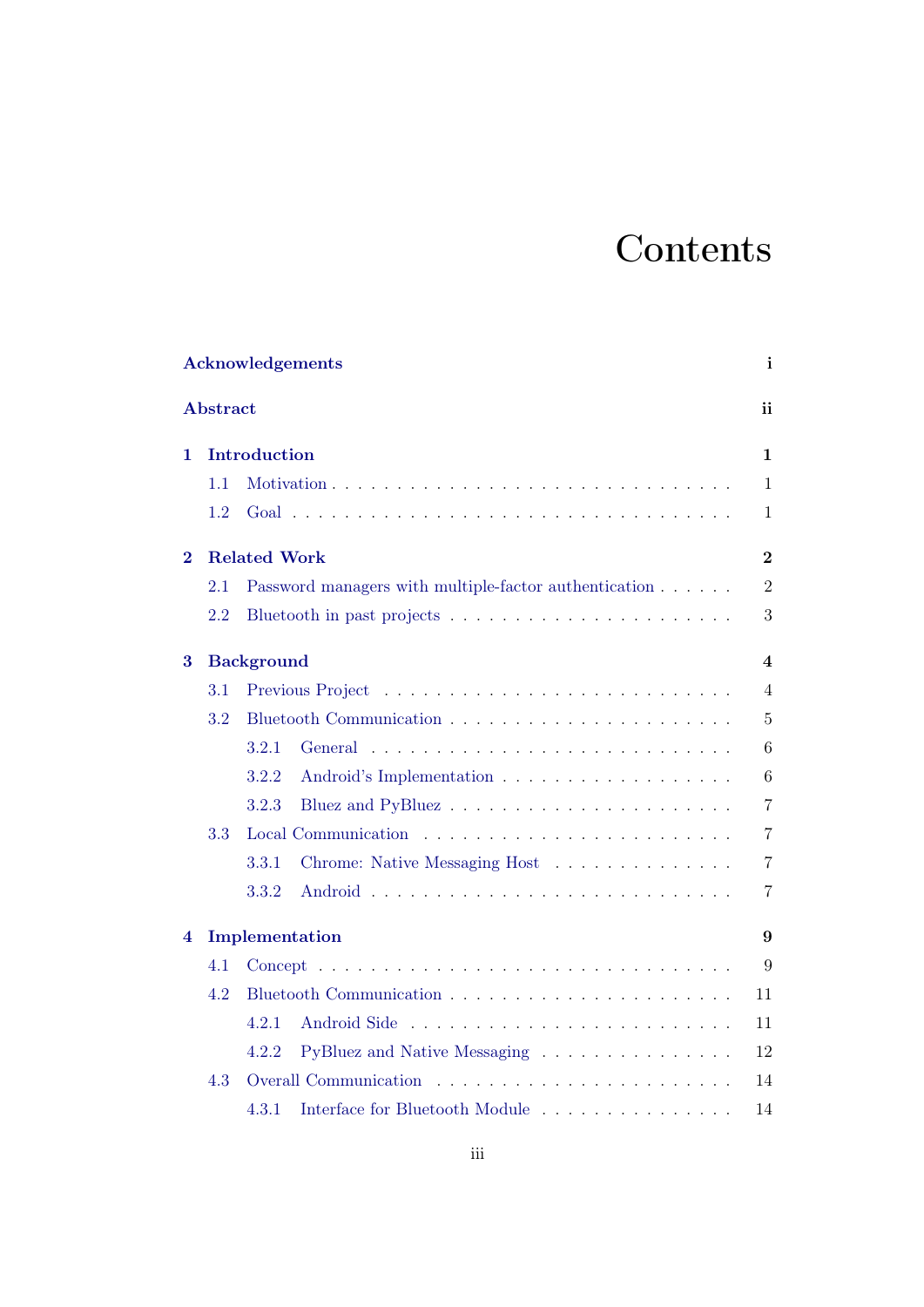|              | CONTENTS                          |                                               |  |  |
|--------------|-----------------------------------|-----------------------------------------------|--|--|
|              | 4.3.2                             |                                               |  |  |
|              | 4.3.3                             | Handling Incoming messages                    |  |  |
|              | 4.3.4                             | Tracking Unacknowledged and Received Messages |  |  |
| $\mathbf{5}$ | Evaluation                        |                                               |  |  |
| 5.1          |                                   | Reliable communication over WebRTC            |  |  |
| 52           |                                   |                                               |  |  |
|              | 5.3                               |                                               |  |  |
| 6            | <b>Conclusion and Future Work</b> |                                               |  |  |
| 6.1          |                                   |                                               |  |  |
|              | 6.2                               |                                               |  |  |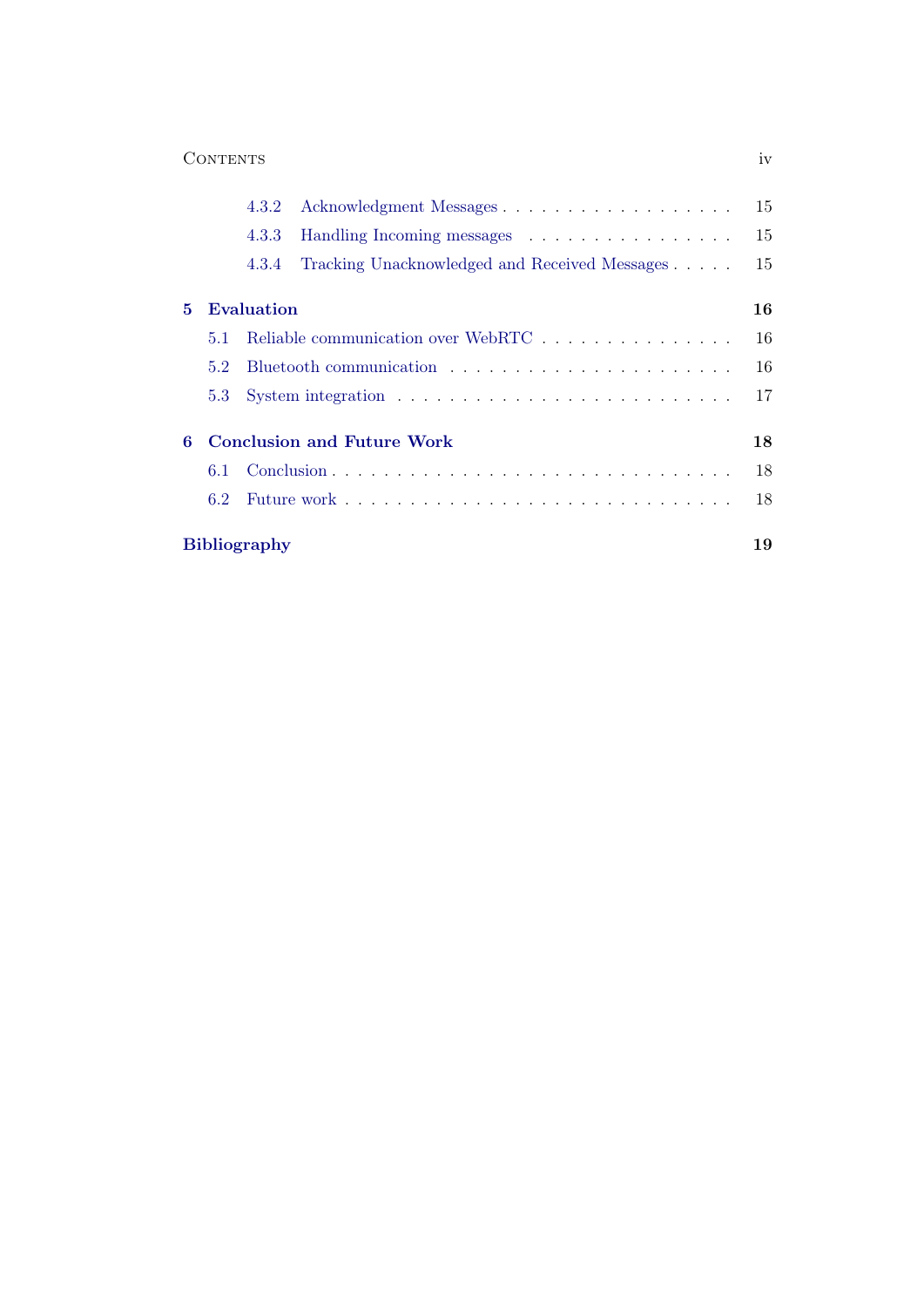# CHAPTER<sub>1</sub> Introduction

# <span id="page-5-1"></span><span id="page-5-0"></span>1.1 Motivation

With the amount of digital systems that affect virtually every aspect of our lives, security is a key concern. To protect our data, there exists a multitude of possibilities, many of them dealing with security by personal authentication, namely via passwords.

Given the vast amount of passwords [\[1\]](#page-23-1) that people have to deal with nowadays, the organization of the different passwords needed can be difficult. To mitigate this problem, password managers can serve as a helpful tool. They store passwords either locally, on a server or distributed over multiple devices. Once a password is requested by a user he has to prove that he has the right to access it. What this proof entails varies a lot. Some password managers require a master password. Others require the interaction with multiple devices. This kind of authentication is called multi-factor authentication. Since password managers contain crucial data, they must be accessible both quickly and securely by its respective user.

## <span id="page-5-2"></span>1.2 Goal

Thus, the objective of this work is to extend PolyPass, a distributed password manager that uses multi-factor authentication. PolyPass itself is built on NoKey [\[2\]](#page-23-2). In contrast to other password managers, the need for a connection to a server is avoided and the option of communicating over Bluetooth is added. This way, we aim to make communication more reliable. The password manager would still be usable, even if the server, which is used to communicate between the devices, cannot be reached.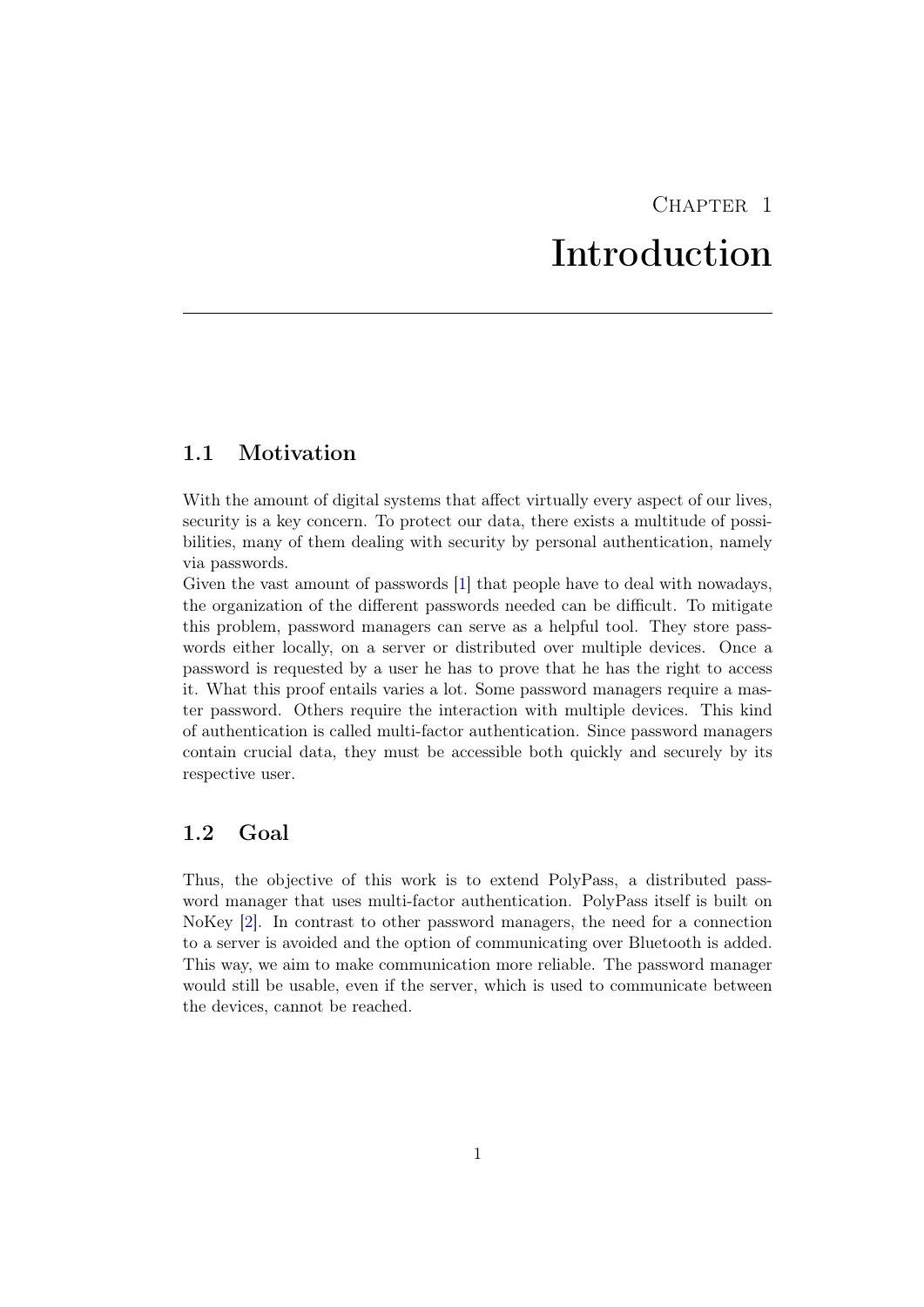# $CHAPTER$  2 Related Work

# <span id="page-6-1"></span><span id="page-6-0"></span>2.1 Password managers with multiple-factor authentication

There are many different password managers which use multi-factor authentication on the market, but the principle is always the same: A user has to provide some form of proof that he has the right to access the passwords. As an example,  $1P$  $1P$ assword<sup>1</sup> uses external authentication software, either Authy<sup>[2](#page-6-3)</sup> or Microsoft Au-thenticator<sup>[3](#page-6-4)</sup>, to grant access to a user's passwords. In additon to these methods of authentication, RoboForm<sup>[4](#page-6-5)</sup> allows Google Authenticator<sup>[5](#page-6-6)</sup> to be used. These authentication apps require additional interaction with a user's smartphone. These authenticator apps are a popular solution, since other password managers such as Bitwarden, Keeper Security and LastPass offer the possibility to use two factor authentication based on these authenticator apps. Two of these password managers, 1Password and Roboform, were analyzed [\[3\]](#page-23-3): At the time, that paper was written, these password managers were vulnerable to attacks on their database. Using distributed password manager mitigates this problem due to the absence of a database storing the passwords in a single place.

There exists a set of specifications called  $FIDO2<sup>6</sup>$  $FIDO2<sup>6</sup>$  $FIDO2<sup>6</sup>$ . These specfications are the foundation for standard web APIs, which can be used for two-factor authenti-cation. YubiKey<sup>[7](#page-6-8)</sup> is one example which implements passwordless authentication based on FIDO2.

<span id="page-6-2"></span> $1$ https://1password.com/

<span id="page-6-4"></span><span id="page-6-3"></span> $^2$  https://authy.com/  $\,$ 

<sup>3</sup>https://docs.microsoft.com/en-us/azure/active-directory/user-help/user-help-auth-appdownload-install

<span id="page-6-5"></span> $4$ https://www.roboform.com/

<span id="page-6-7"></span><span id="page-6-6"></span><sup>5</sup>https://support.google.com/accounts/answer/1066447?co=GENIE.Platform%3DAndroid&hl=en  $6$ https://fidoalliance.org/fido2/

<span id="page-6-8"></span> $7$ https://www.yubico.com/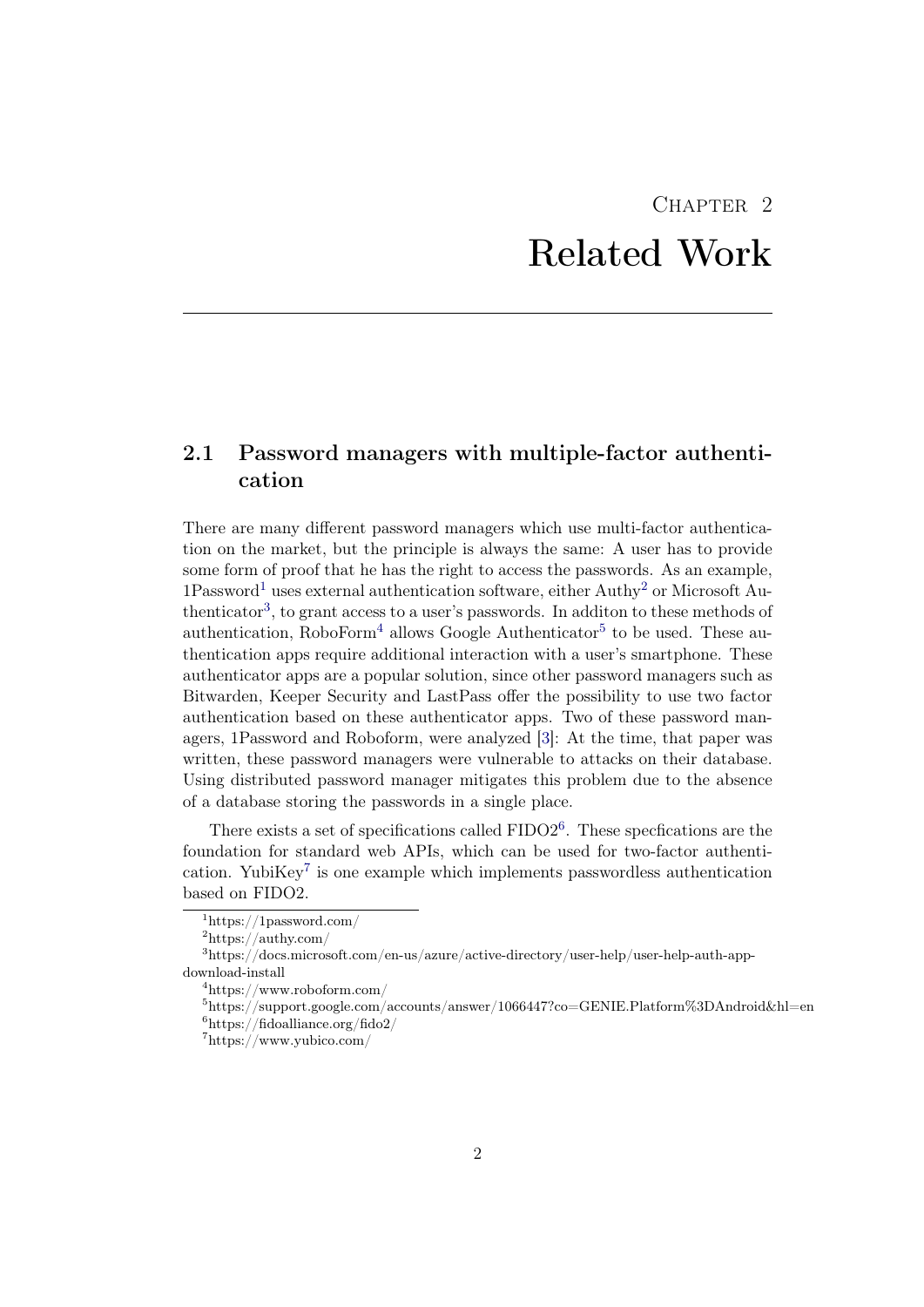# <span id="page-7-0"></span>2.2 Bluetooth in past projects

Additionally, there also exists research aiming to understand the Bluetooth architecture of Android by designing a Bluetooth chat [\[4\]](#page-23-4). It describes the design of the connection management, how devices communicate and explains the Bluetooth architecture of Android.

Related research [\[5\]](#page-23-5) discusses about a project which used Bluetooth devices to lock and unlock a home door for disabled people. In that project, a user's Smartphone is used to establish a connection to an Arduino controller board which then can be controlled remotely.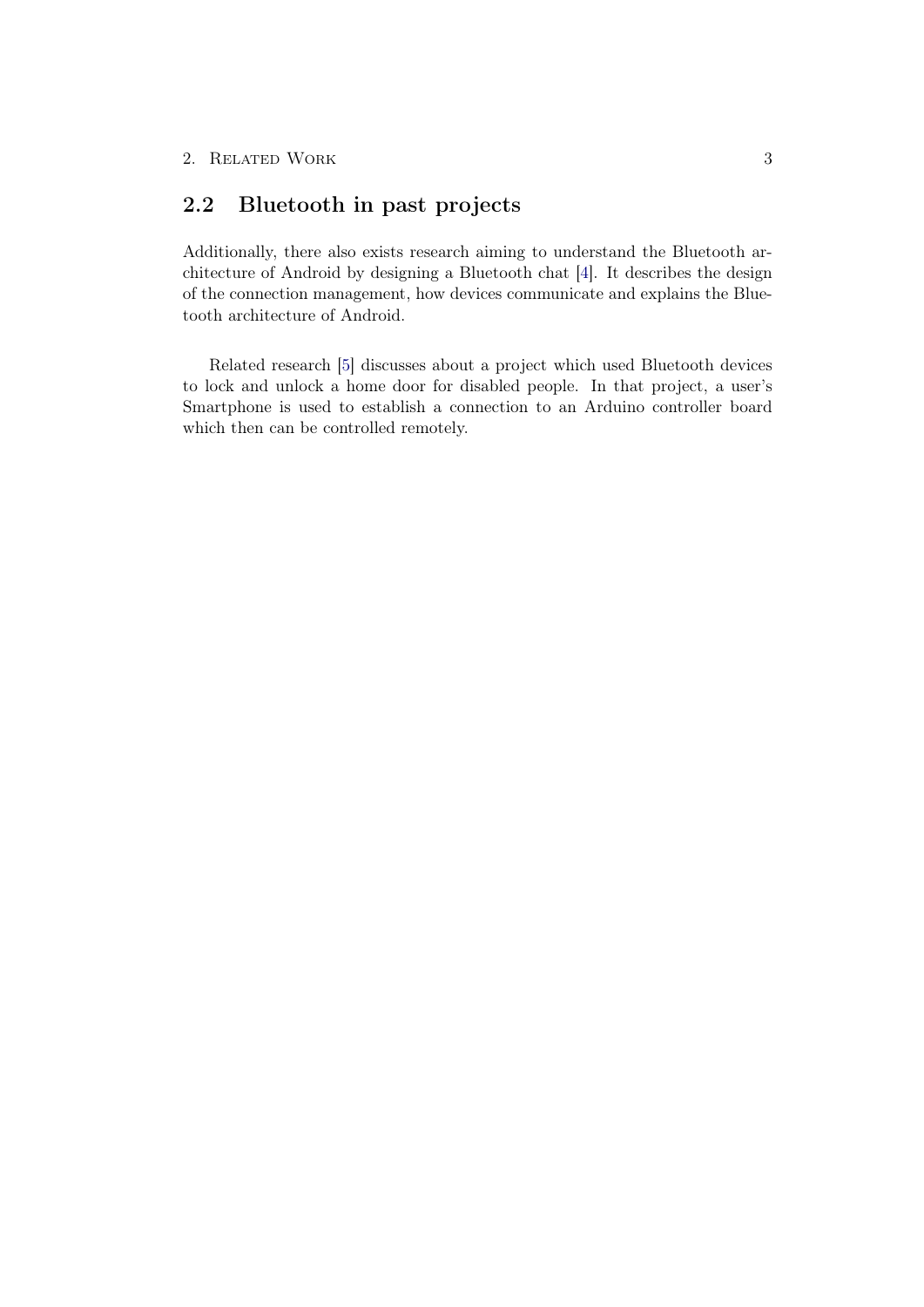# CHAPTER<sub>3</sub> Background

<span id="page-8-0"></span>The goal of this work is to expand the existing password manager PolyPass [\[6\]](#page-23-6) into a more reliable, but equally convenient password manager. We attempt this by adding communication over Bluetooth to the already present communication via WebRTC. This chapter provides necessary background information for this project.

We start by explaining the concept of "PolyPass". This follows a general overview of Bluetooth Communication and the characteristics of the Bluetooth Protocol RFCOMM and GATT, including the libraries we used, i.e. PyBluez and Android's Bluetooth API. This will be followed by an explanation of Chrome's Native Messaging Host and Androids Message Handlers.

## <span id="page-8-1"></span>3.1 Previous Project

This thesis is building on PolyPass, a password manager using multi-factor authentication. Passwords can be accessed only after the user has interacted with at least two devices. This means the user has to have at least two devices with PolyPass installed. This need for multiple devices resulted in the application being developed as a browser extension and Android app, to give the users more freedom in the type of devices they can use. Passwords are stored in a distributed fashion, by using Shamir's Secret Sharing [\[7\]](#page-23-7). This way passwords can be split up into different shares. A subset of  $k$  shares, dependent on the security level of the password, can be used to generate the original password. But to get enough of these shares, messages containing them have to be exchanged. The messages are exchanged using WebRTC [\[8\]](#page-23-8). It an open-source communication protocol providing peer-to-peer communication, which can be accessed by APIs. These APIs are available on many browsers. This means there is a server running, which is responsible for the connection setup, between two devices. To be able to establish a WebRTC connection with the right device, PolyPass uses IDs. They have the same format as uuids (we will refer to them as uuids from now on) used by Bluetooth service advertisements, which will prove to be useful later on. The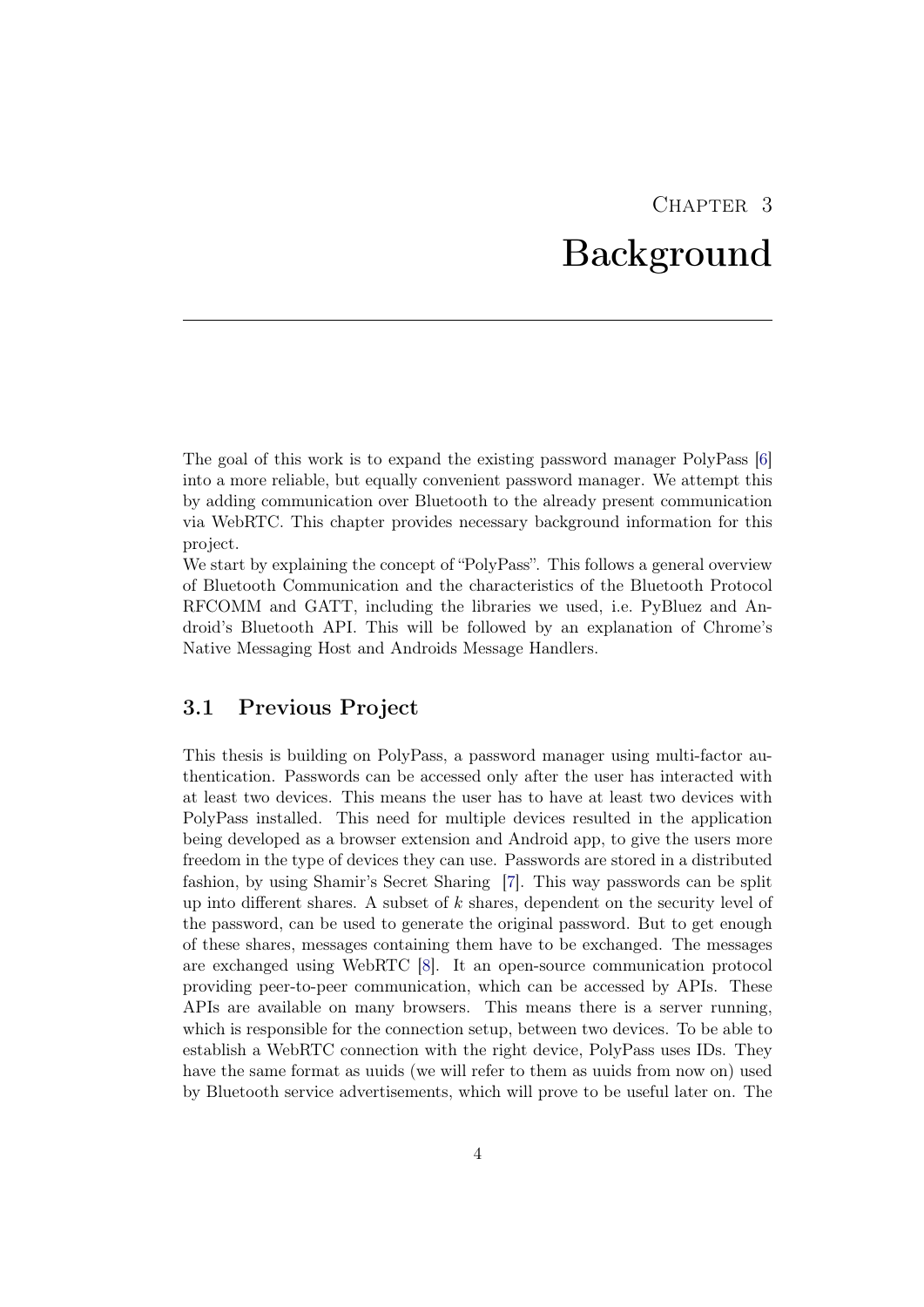#### 3. BACKGROUND 5



<span id="page-9-1"></span>Figure 3.1: Concept of Communication: PolyPass

device initiating the connection requests the connection parameters of the other device. If the other device accepts the connection, the devices can communicate directly with each other. This allows the possibility to detect whether the devices are in the same local network or not.

When communicating with another instance, the concept for the communication can be simplified to the depiction in Figure [3.1.](#page-9-1) The WebRTC Module, as illustrated in Figure [3.1,](#page-9-1) is responsible for the communication between devices over WebRTC. It waits for messages coming from the Elm part of the application (which we will refer to as core application). Then it sends these messages to the correct remote device, if possible. If that is not possible it stores only the latest message, to resend it later, which results in not all messages being delivered. Further more, the module waits for incoming messages from remote devices and once received passes them back to the core application. There the message is then processed. The application was mostly written in  $\text{Elm}^1$  $\text{Elm}^1$ , as well as JavaScript<sup>[2](#page-9-3)</sup>. Elm is a functional programming language, which compiles to JavaScript. Additionally, to be able to run the compiled Elm on Android and use some of Android's background services, some parts had to be written in Kotlin<sup>[3](#page-9-4)</sup>.

# <span id="page-9-0"></span>3.2 Bluetooth Communication

In order to introduce a a Bluetooth connection method, we looked at different possibilities of Bluetooth protocols. In order to introduce a Bluetooth connection

<span id="page-9-2"></span> $1$ https://elm-lang.org/

<span id="page-9-3"></span><sup>2</sup>https://www.javascript.com/

<span id="page-9-4"></span><sup>3</sup>https://developer.android.com/kotlin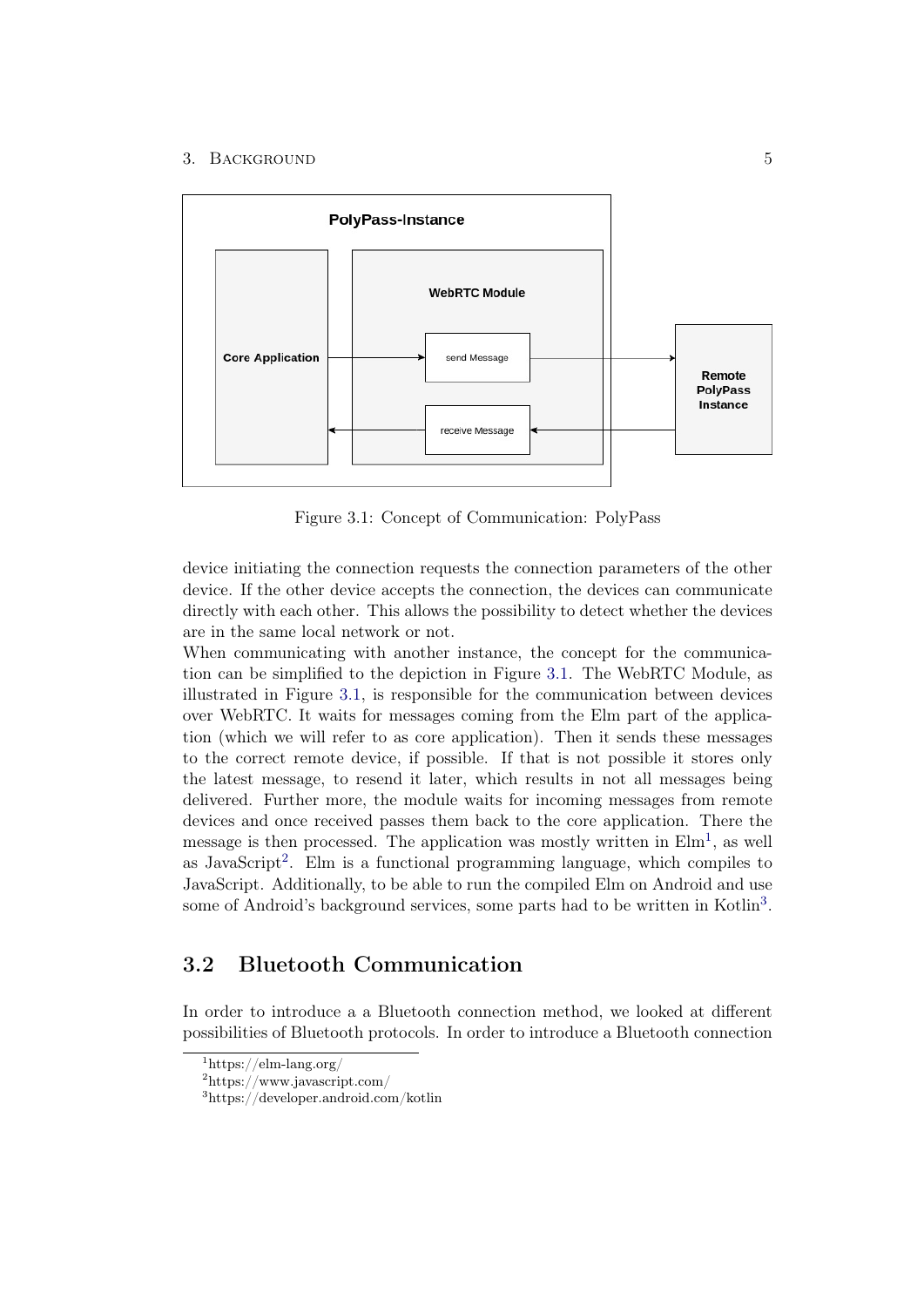#### 3. BACKGROUND 6

method, background on the Bluetooth stack is needed. This section starts with an overview of the Bluetooth stack, followed by a more in-depth description of the Android's API and Bluez<sup>[4](#page-10-2)</sup>, the official Bluetooth stack for Linux.

## <span id="page-10-0"></span>3.2.1 General

Bluetooth is a wireless technology to communicate between devices in close range. The Bluetooth stack consists of several layers [\[9\]](#page-23-9). This work is mainly operating on the higher layers. The higher layers include of L2CAP (logical link and adaptation protocol) and HCI control. The latter offering an interface to the user, to manipulate the Link manager. L2CAP can be seen as the link layer for Bluetooth. L2CAP is followed by the Data layer which provides an interface to SDP (service discovery protocol) and RFCOMM. SDP is used to discover the services the host machine provides, and these services can be used to then connect to RFCOMM, which is the basis for point-to-point links. These higher layers are usually implemented in software. RFCOMM is a protocol for reliable data transfer, by configuring the underlying protocol, L2CAP, accordingly. Reliable data transfer here means guarantee, that all data is delivered in order, without any duplicate data arriving. On top of all that is the application layer.

For Bluetooth Low Energy, the protocol stack is mostly the same up to and including the L2CAP layer. Instead of the data layer now follow two seperate parts: the SMP (Security Management Protocol) and the Attribute Protocol (ATT). ATT forms the base for GATT (Generic Attribute Profile). [\[10\]](#page-24-0) We focused on two of these protocols, namely GATT and RFCOMM. GATT (Generic Attribute Protocol) is a protocol where devices can be in two different roles: peripheral and central mode. When a device is in the peripheral mode, connection to only a single central device can be made at a time, whereas a device in central mode can connect to multiple devices. According to the specification  $(^{5}p. 283$  $(^{5}p. 283$  $(^{5}p. 283$  "6.4.1 Attribute Protocol") can be be in central and peripheral mode at the same time. This possibility is not equally well supported for the different operating systems though. GATT, similar to TCP, offers reliable read and write operations. But, these operations limit the the amount of data that can be sent [\[11\]](#page-24-1).

### <span id="page-10-1"></span>3.2.2 Android's Implementation

Android's Bluetooth API offers three different types of connections between devices: GATT, RFCOMM and L2CAP. The functions are fairly well documented, with several examples online, which are mainly for Android-to-Android communication. Android provides insecure RFCOMM connections allowing to avoid pairing. These connections are encrypted, but suffer from possible man-in-the-

<span id="page-10-2"></span> $4$ http://www.bluez.org/

<span id="page-10-3"></span><sup>5</sup>https://www.bluetooth.com/specifications/bluetooth-core-specification/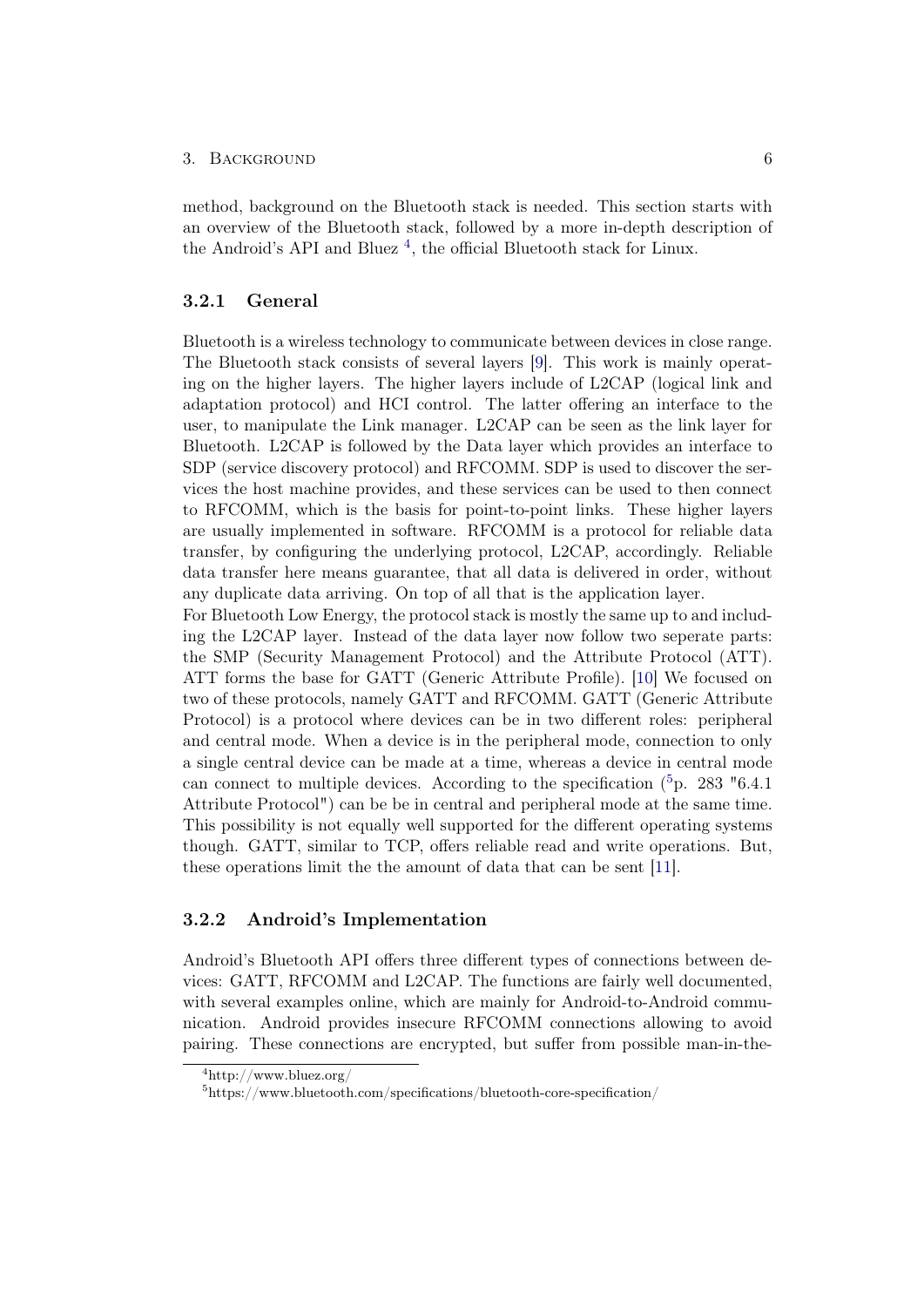middle attack, due to unauthenticated link keys. To setup a connection SDP lookup is used<sup>[6](#page-11-4)</sup>.

## <span id="page-11-0"></span>3.2.3 Bluez and PyBluez

Bluez, the official Linux stack, provides several modules, which include CLI utilities to test and configure Bluetooth devices. We used these tools to gather information and test ideas on the Linux side. Additionally it is also the basis for Bluetooth libraries, such as PyBluez, a Python module. PyBluez offers the possibility to access the machine's Bluetooth resources, while being easier understandable than the tools offered by Bluez. It also provides the possibility to use RFCOMM and L2CAP, as well as experimental support for GATT.

## <span id="page-11-1"></span>3.3 Local Communication

Since the Bluetooth functionality cannot be accessed directly by JavaScript, separate Bluetooth services had to be implemented. The Bluetooth services are running in parallel to the core application. Therefore, the ability to communicate between these services and the core application is important. Since Android and the Chrome extensions on Linux have different implementations of these Bluetooth services two different approaches are required to implement the local communication.

### <span id="page-11-2"></span>3.3.1 Chrome: Native Messaging Host

Chrome offers an API for extensions, called Native Messaging Host, to communicate with other applications running on the host machine. On the extension side it uses a port object to receive and send data in the form of JSON objects. On the host application side data is received over the standard input stream and sent over the standard output stream. But in order for this communication to work, the host application has to be registered in the chrome configuration by adding a manifest file to the configuration folder [\[12\]](#page-24-2). Other browsers offer similar APIs for local communication, which makes porting this functionality to other browsers easier.

### <span id="page-11-3"></span>3.3.2 Android

In general, Android applications are composed of so called Services and Activities. Services are long running tasks, which can be separated from the GUI and Activities are foreground tasks mostly requiring the interaction of the user. There

<span id="page-11-4"></span> $^6$ https://developer.android.com/reference/android/bluetooth/BluetoothDevice#createInsecureRfcommSocketToSer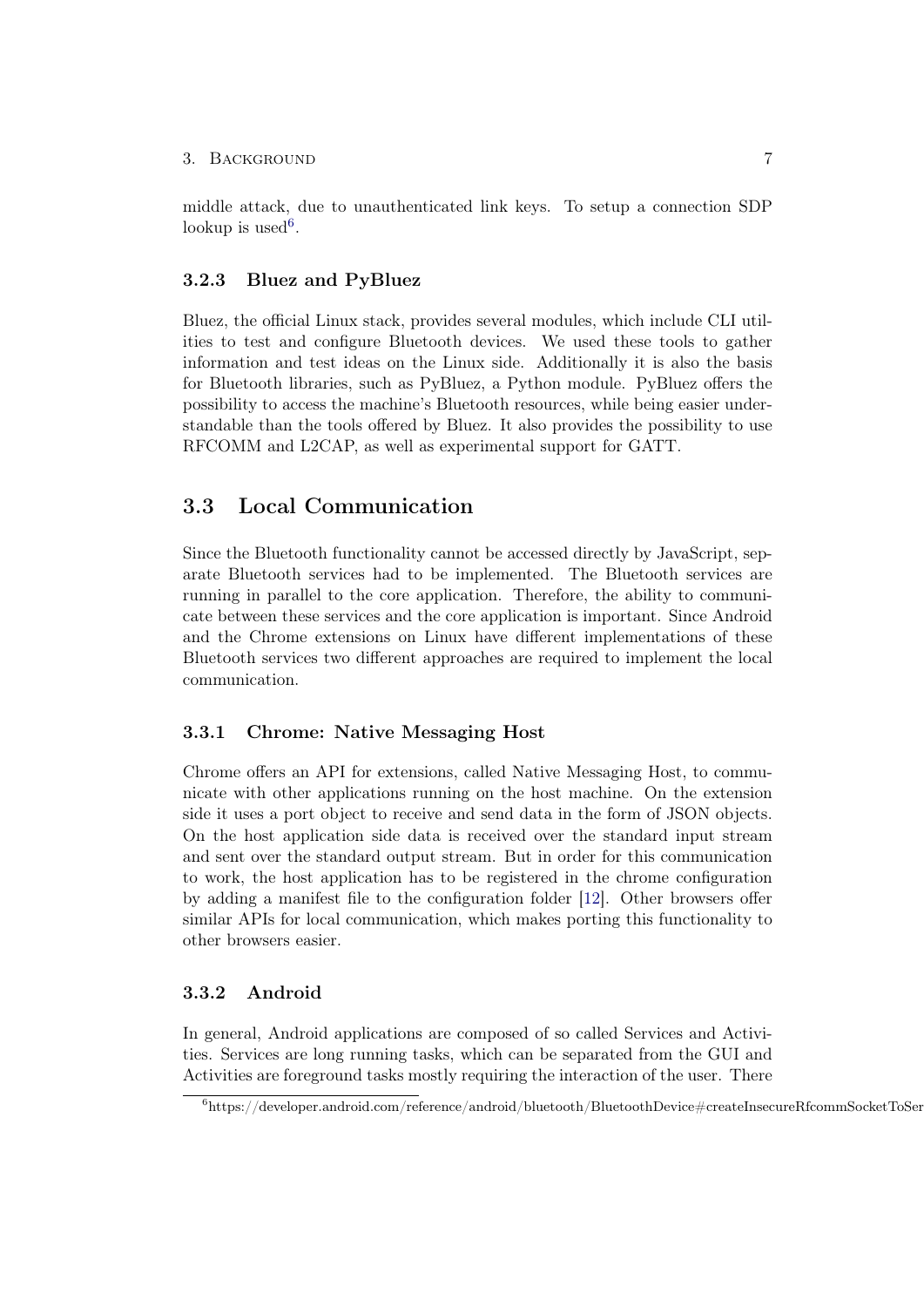### 3. BACKGROUND 8

are several types of services, but bound services [\[13\]](#page-24-3) are relevant for implementing local communication, as they offer an interface for components to interact with them. This interaction entails sending requests and receiving results for the requests. To communicate from a service to the component which created it, messengers can be passed to the service. Messengers are references to handlers in another component, which then can be used to send messages to it and the receiving component will handle the received message.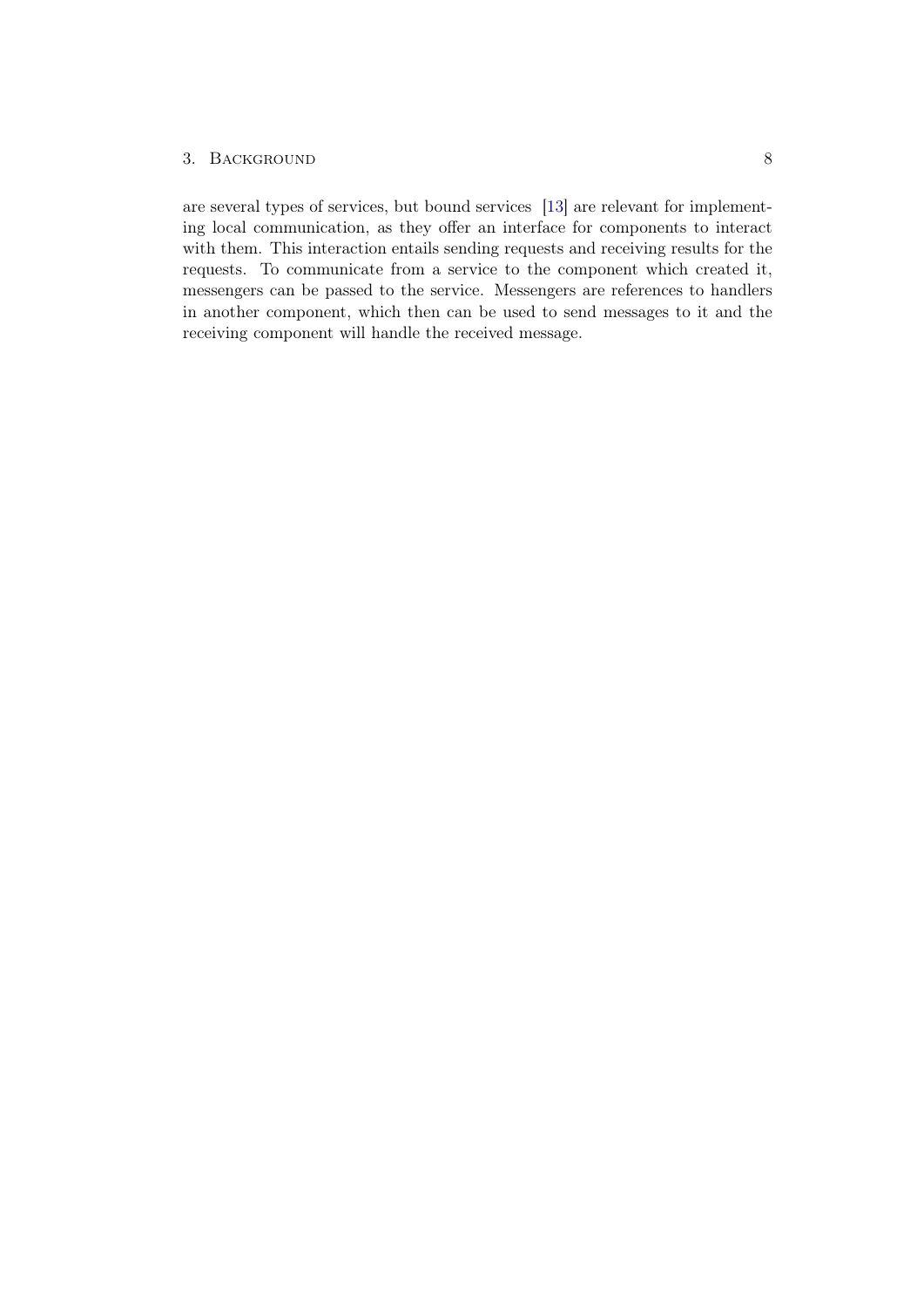# $CHAPTER$  4 Implementation

<span id="page-13-0"></span>The base for this thesis is laid by the Password Manager "PolyPass", which relies on a server to establish the WebRTC connection. But what happens if the server cannot be reached? We try to offer a solution for this problem by integrating Bluetooth communication. Therefore, it was necessary to redesign the communication part of "PolyPass". The goal is to create a transparent communication module. This desired transparency leads to separating the communication from the core application.

In this chapter we will explain thoroughly how we planned to achieve the decoupling of the communication and core application in terms of software design.

## <span id="page-13-1"></span>4.1 Concept

Since our goal was to add another communication channel, namely Bluetooth, we had to redesign how communication is handled. First we needed to know how to communicate over Bluetooth. This meant testing various protocols and figure out their limitations. On an abstract level we needed, additionally to the WebRTC communication, to be able to send and receive messages over Bluetooth and some way to manage the Bluetooth connectable devices. Sending the same messages over Bluetooth and WebRTC would result in requesting the same user interactions multiple times. To avoid this, we needed to introduce a communication handler (Figure [4.1\)](#page-14-0), which manages the communication. It has to keep track of received and sent messages. Additionally, it needs to send the new messages and re-send the ones which could not be transmitted. Managing messages should be done by keeping two queues, one for the messages, which still have to be sent, and one for the received messages. To realize that, we decided to define two message types, acknowledgement messages and standard messages (abbreviated by Std-messages). The Std-messages contain the messages, which are sent from the core application to the Communication Handler, as payload. Additionally they include the uuid of the target device, a message type, a sequence number and the sending device's uuid. The sequence number is used to identify the messages, which allows acknowledging a specific message. The acknowledgement messages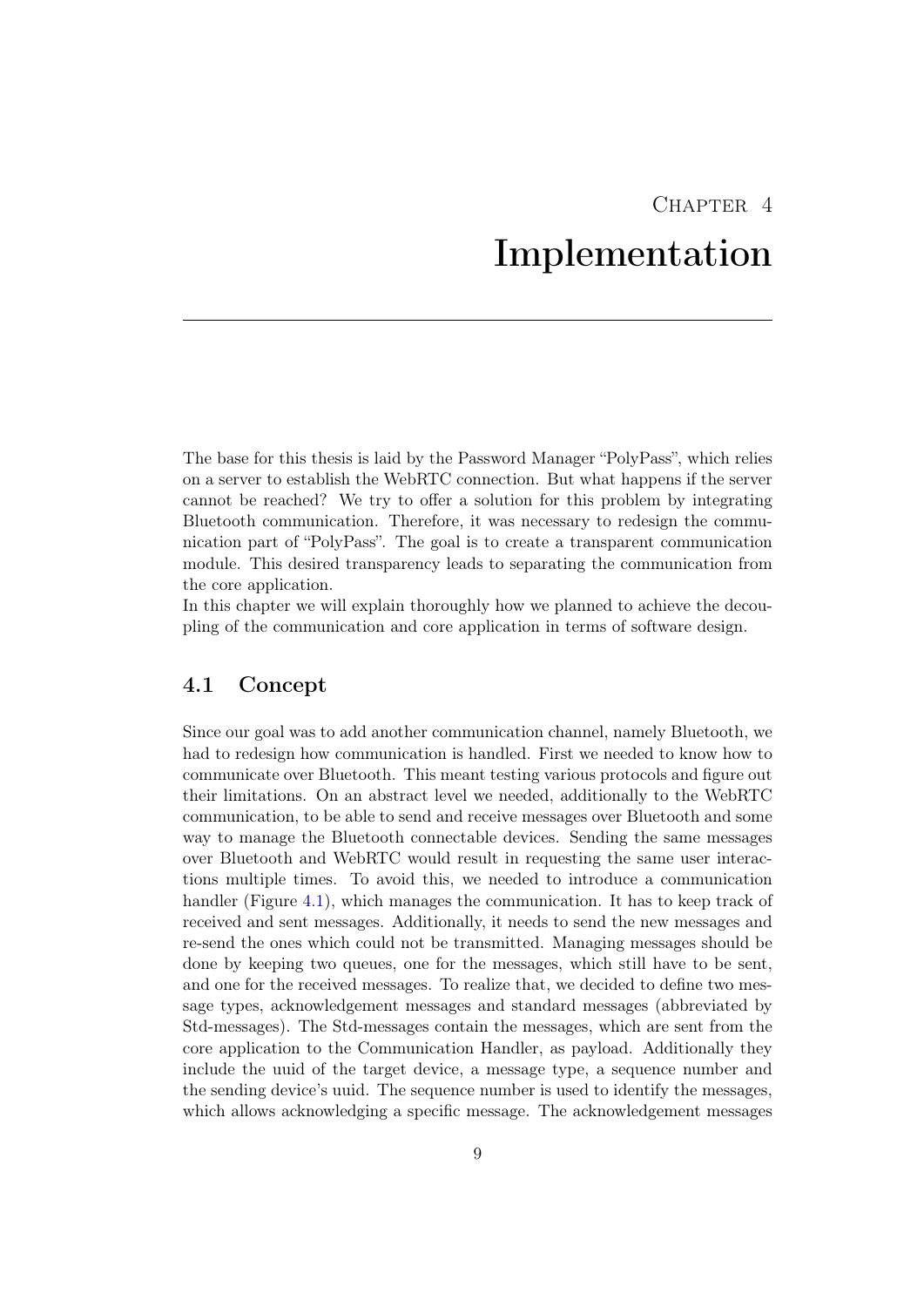#### 4. IMPLEMENTATION 10



<span id="page-14-0"></span>Figure 4.1: Concept of Communication: Convenient Password Manager

are used to control which messages have to be resent, by signaling to the sender that a message has arrived.

To interfere as little as possible with the Elm-code, it was decided to use encapsulation (similar to networking protocols). The structure of the two messages, including how encapsulation is accomplished, is further illustrated in Figure [4.2.](#page-14-1)

Since we wanted to keep the control on which messages have to be resent for both channels, we decided to not have receive- and sendqueues implemented per communication channel, but rather one step before that, in the "Communication



<span id="page-14-1"></span>Figure 4.2: Concept of Communication: Encapsulating Messages and Acknowledgments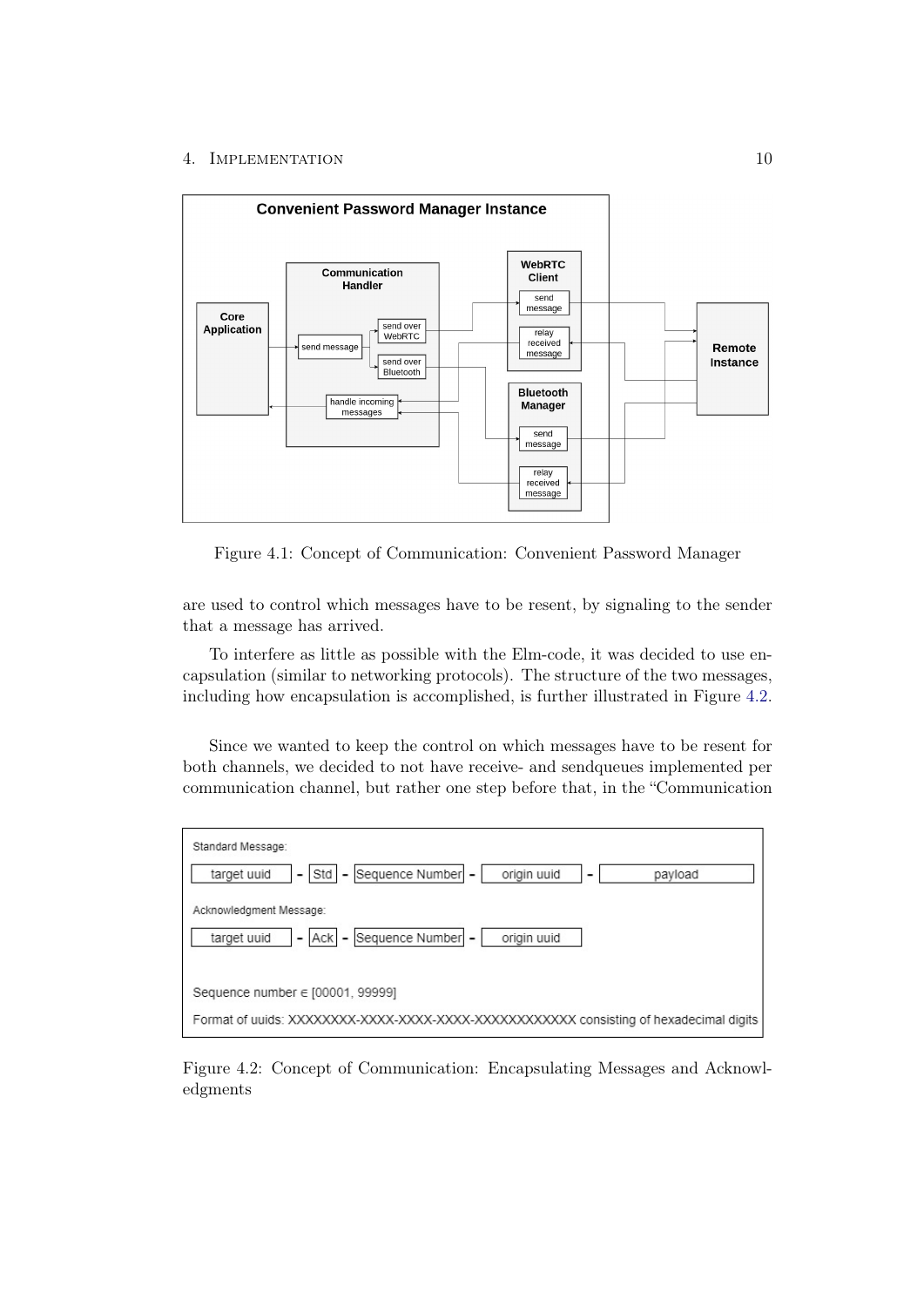#### 4. Implementation 11

Handler". Even though this causes more messages being passed locally, this allowed us to decide which messages should be sent over which channel and saves messages being sent unnecessarily often. As an example, assume there are two devices, A and B. A tries to send a message over Bluetooth and WebRTC to B, but B is only reachable over WebRTC. In the design chosen, A attempts to send the message over both channels. As soon as the message reaches B, B sends an acknowledgement back to A. This in turn means A does not need to resend the message over any channel and can just continue with sending other messages. Assume now the sending queue would be implemented in the Bluetooth and WebRTC modules directly. The initial message would be sent over WebRTC and Bluetooth, and its acknowledgment would reach the WebRTC module. Unless we had additional local communication between the modules, A's Bluetooth module would try to resend the initial message indefinitely, which would use additional resources, especially for scanning Bluetooth devices, which consumes a lot of power.

Due to the just described scenario and the assumption that most of the time at least one mobile device is involved, saving power was more an important factor in the design choice. Therefore, keeping track of the messages in the communication handler was logical. By not implementing a queue on both, the WebRTC- and Bluetooth-module, additional communication between the two can be avoided, which would make makes the design easier to understand and less error-prone.

## <span id="page-15-0"></span>4.2 Bluetooth Communication

Before we can communicate over Bluetooth, we first need to establish the connection. A connection involves a client and a server and is initiated by the client. To accomplish a successful connection setup, we decided to use the uuids used by the core application (as described in Section [3.1\)](#page-8-1) to advertise a Bluetooth service. This advertisement informs scanning devices, what service is offered by the this service, which means if the uuid we want to connect to is present on this device. Since this functionality is needed for Linux as well as Android, it is advertised using the platform specific advertising functions. When the local Bluetooth device is listening on the RFCOMM channels, we can simply connect to them which will give us sockets on both sides, client and server, providing the possibility to send data to each other. Once the data is sent, we can close the socket and wait for new messages to send.

## <span id="page-15-1"></span>4.2.1 Android Side

Since Android provides good documentation, writing the Bluetooth communication for Android was fairly straight forward. Because we want the Bluetooth module running in the background, we decided to implement it using Android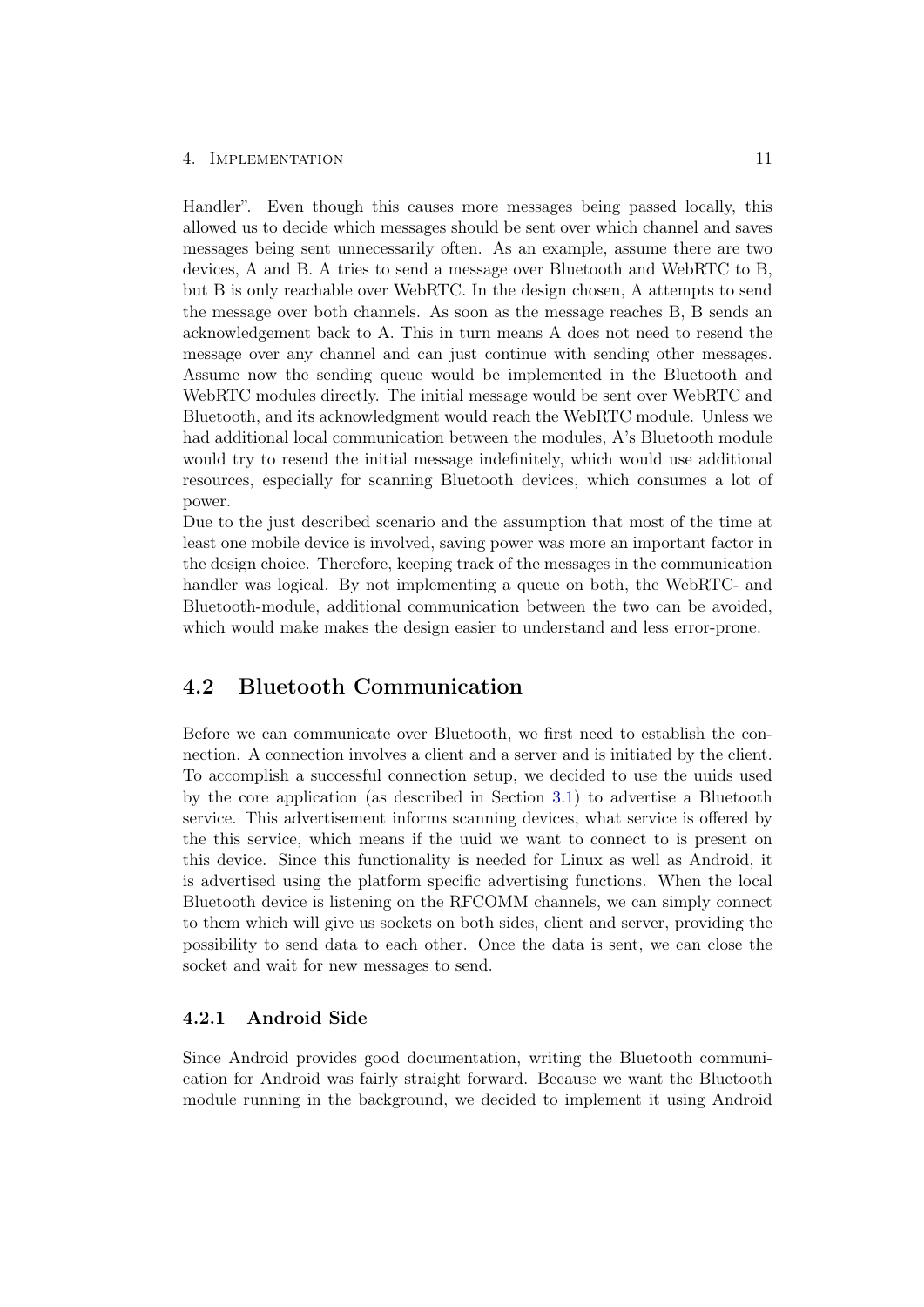#### 4. Implementation 12

Services. The service we implemented is started and bound, because we want it to be running, even if the main application temporarily disconnects from the service. But since we also want to interact with the service from the main activity, we additionally bind the service (as described in Section [3.3.2\)](#page-11-3). This enables us to reference the service instance and call its member functions, which we want to use for communication from the activity to the service. To communicate from the service to the activity we use a "Messenger", which allows us to send the received messages back to the main activity.

The implemented service for the managing the Bluetooth communication, in addition to offering the communication interface for the main activity, also sets up a controller managing the Bluetooth server instances. It also creates a Bluetooth client thread, when a message from the main activity should be sent using Bluetooth. We will now go into the servers and clients more in-depth.

### The controller and Bluetooth server

The controller for Bluetooth server is responsible for listening for incoming connection requests. Further more, once a client wants to connect to this device, the controller accepts the connection and creates a Bluetooth server thread. This newly created server reads the data, which was transmitted by the remote client, from the input stream. Then it passes the message back to the Bluetooth service, which sends the received data back to the main activity. Additionally, the Bluetooth server creates a global mapping from the remote client's uuid to the actual remote device. As a result, this avoids the need to scan for Bluetooth devices, when a message is sent out to this uuid again. After reading all the data received, the Bluetooth server closes the open streams of the socket and the socket itself.

#### Bluetooth client

As stated before, a Bluetooth client thread is created once the Bluetooth service is told to send a message. When creating it, we pass the message and target device to it and we start the client's sending function. Once started, the Bluetooth client will try create an RFCOMM socket to the service, which is specified by the uuid. If it can connect to the other end, it writes the message to the output stream of the RFCOMM socket and closes the RFCOMM socket after closing the associated streams. Once the streams are closed, the thread terminates.

## <span id="page-16-0"></span>4.2.2 PyBluez and Native Messaging

When we implemented the Bluetooth-module for Linux using PyBluez, we followed a similar pattern to the implementation in Android. We have a connection manager in place, which initializes the Bluetooth-server and Client. But first, to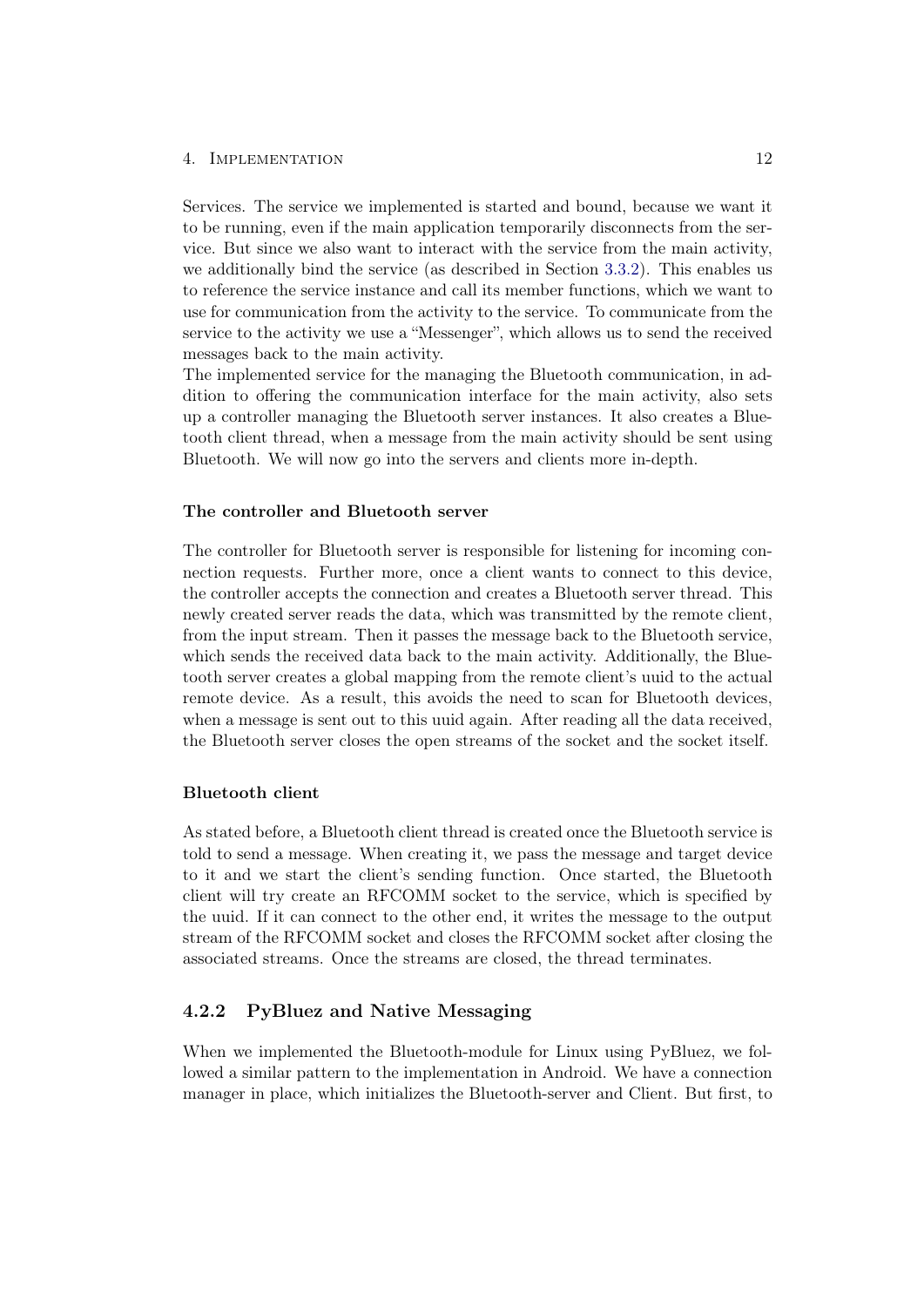### 4. IMPLEMENTATION 13



Figure 4.3: Concept of Communication: Convenient Password Manager

run it in combination with the extension, we needed to add some communication from the Bluetooth-module to the extension. Using Chrome's Native Messaging Host API, setting this communication up was simplified immensely. On the extension side we just need to connect to this Native Messaging Host, using its name. This in turn will execute a script defined in a manifest and start the Bluetooth-module. Then we can start communication in both directions, from the extension to the Bluetooth module and vice versa, using the Native Messaging Host API.

On the PyBluez side to send data we write to the standard output stream. To receive data we need to read from the standard input stream. Following a similar design as with the Bluetooth service, we created a connection manager which handles the creation and termination of the client and server threads at the beginning and end.

## Client

Once the client is created it waits for a message from the extension containing the device's specific uuid, which will be passed to the server thread. Once this message is received, we continue to wait for messages from the extension. On receiving a message from the extension, the destination uuid is extracted and we check, if our uuid-to-MAC-addresses map contains the uuid. If it does contain the destination uuid, we continue directly with connecting to the MAC-address and sending the message. If the destination uuid is not present in the previously mentioned map, we start scanning for devices. For all the devices, for which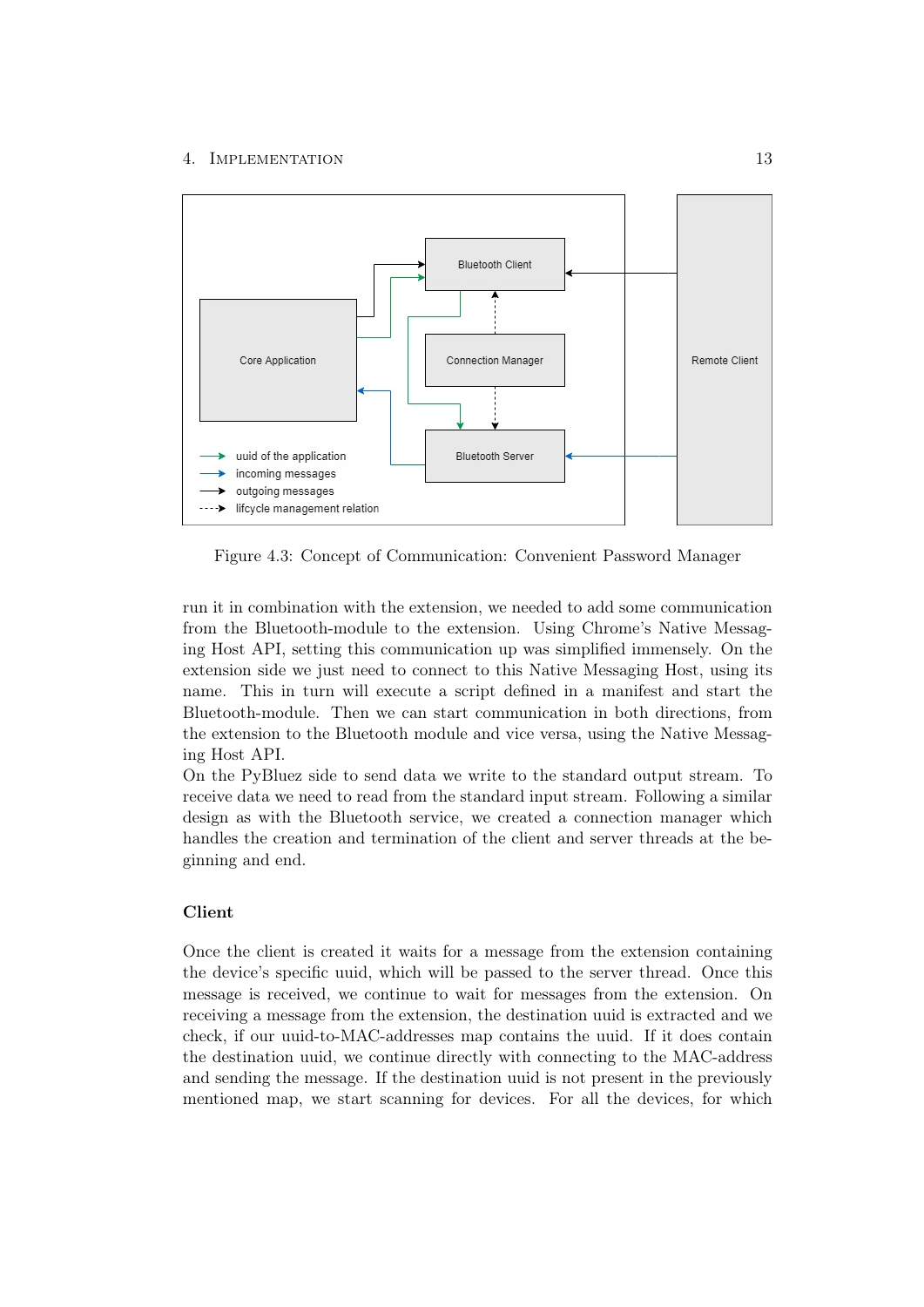#### 4. Implementation 14

we receive a scan result, we lookup the services advertised by the device. As soon as we find a service with a uuid matching the one we are looking for, we return a "Peer" object, which holds the data needed to create a connection to the remote device. After finding the correct "Peer" object, we use the built-in socket functions to connect to the remote device, send the data and close the just created socket. After that, the client returns to waiting for messages from the extension and repeats this process.

### Server

After the server is started, it waits for the uuid, which it will receive from the client. Once the uuid has been received, it is used, on the server thread to advertise a service. After that the server will wait for remote-clients, which want to connect to it. Once it receives a connection request, the server will accept the connection and return a socket. The server will read the data sent by the client from this socket. After reading all the data successfully the server closes the client socket. It then sends the received data to the extension, using stdout stream and correct formatting. After that the server returns to waiting on clients which want to connect to it and repeat this process.

## <span id="page-18-0"></span>4.3 Overall Communication

When we implemented the Communication Handler, there were a few things which had to be done. First an interface for the Bluetooth module had to be provided. Additionally sending the acknowledgement messages had to be implemented. Then incoming messages, depending on the type of message, needed to be handled appropriately. Finally, keeping track of the sent and received messages had to be set up. We will look at these four steps more in-depth in the following subsections.

## <span id="page-18-1"></span>4.3.1 Interface for Bluetooth Module

For the Bluetooth modules to be of any use, we needed to provide an interface for the Bluetooth modules. Since we are using webviews in Android, this was an easy task on the android side. We just needed to create a function, which is dedicated for the use on Android devices only. This function can be called from the Kotlin code directly. Additionally a function provided by the Android app is needed. This function can then be called from the JavaScript code and is executed in the Android app itself. With that providing the interface for the Android side was done.

For the applications running on a Linux machine, the process was similar but not exactly the same. Instead of functions which can be directly called, the Native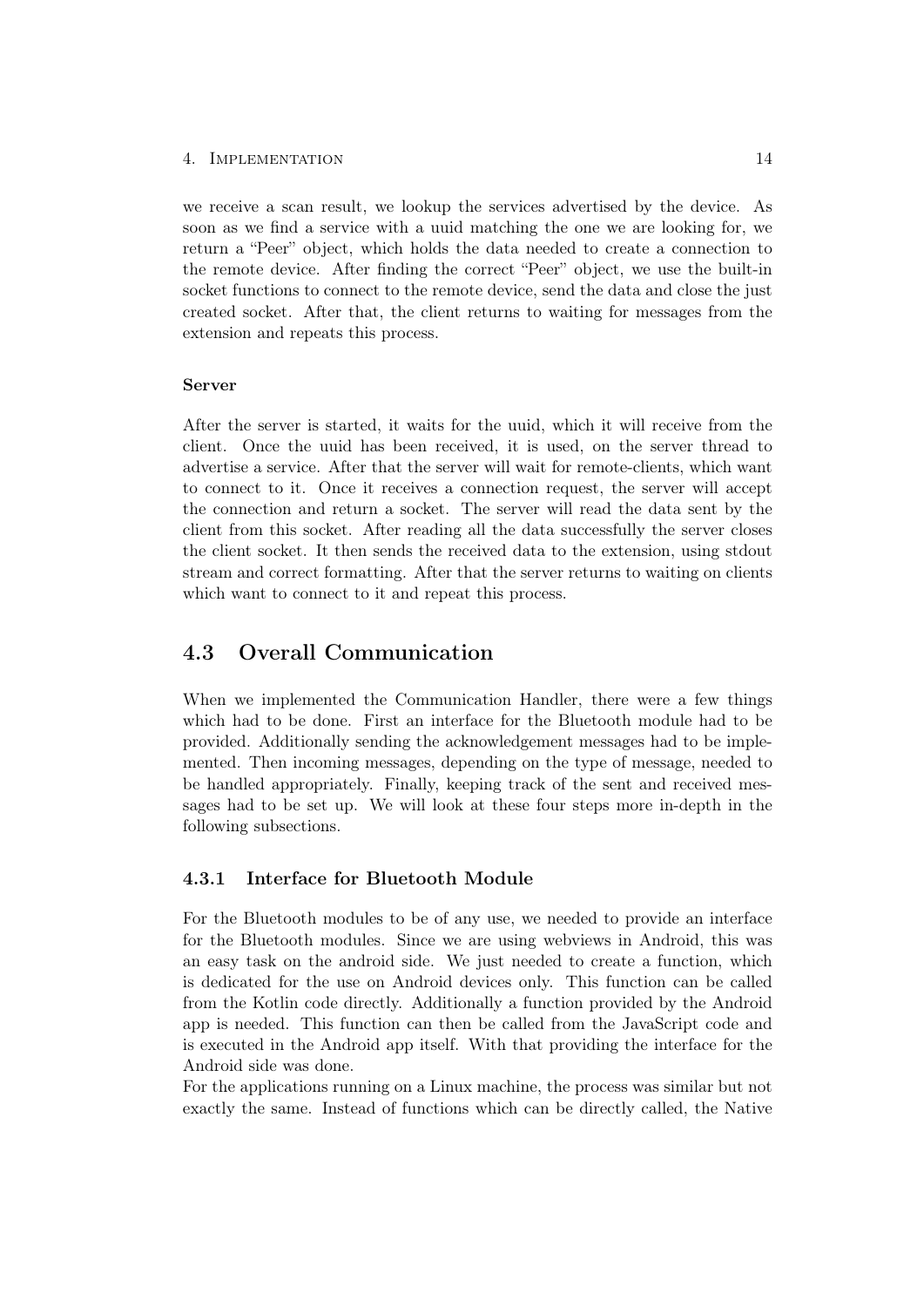#### 4. Implementation 15

Messaging Host API provides a port in the extension. Data can be sent to and received from a native messaging host via this port. On the other hand, the native messaging host can use the standard input and output streams to send and receive messages.

## <span id="page-19-0"></span>4.3.2 Acknowledgment Messages

Every time a standard message is received by the communication handler an acknowledgement message is sent back. Acknowledgment messages are formatted as described by the acknowledgment message in Figure [4.2.](#page-14-1) After generating the message, we send it back to the other device over Bluetooth and WebRTC, without adding it to the messages we keep track of.

## <span id="page-19-1"></span>4.3.3 Handling Incoming messages

Regardless where the app is running, we then handle the message received by processing it. First, is determined, if it was an actual message from another device. In that case we check the type of the message. For standard messages we proceed by first sending the acknowledgement message, then continue with checking, if the message was already received. If it was was already received we do nothing further. For message not yet received, we send the payload, as defined in Figure [4.2,](#page-14-1) to the core application. If the message received is an acknowledgement package, we update the queue of unacknowledged messages and return. How the updating is actually done will be described in a following section.

## <span id="page-19-2"></span>4.3.4 Tracking Unacknowledged and Received Messages

The communication handler uses two Maps. One is used to associate remote device uuids with their queues of unacknowledged messages. The other maps remote device uuids to queues of sequence numbers. Additionally it offers functions to manipulate these queues, allowing to add unacknowledged messages and remove acknowledged ones, including the respective sequence numbers.

Received messages are tracked by saving all the sequence numbers of received standard messages. This is a necessary step to determine which messages still have to be passed on to the core application. Otherwise the received messages could trigger the same interaction, with the same effect, twice.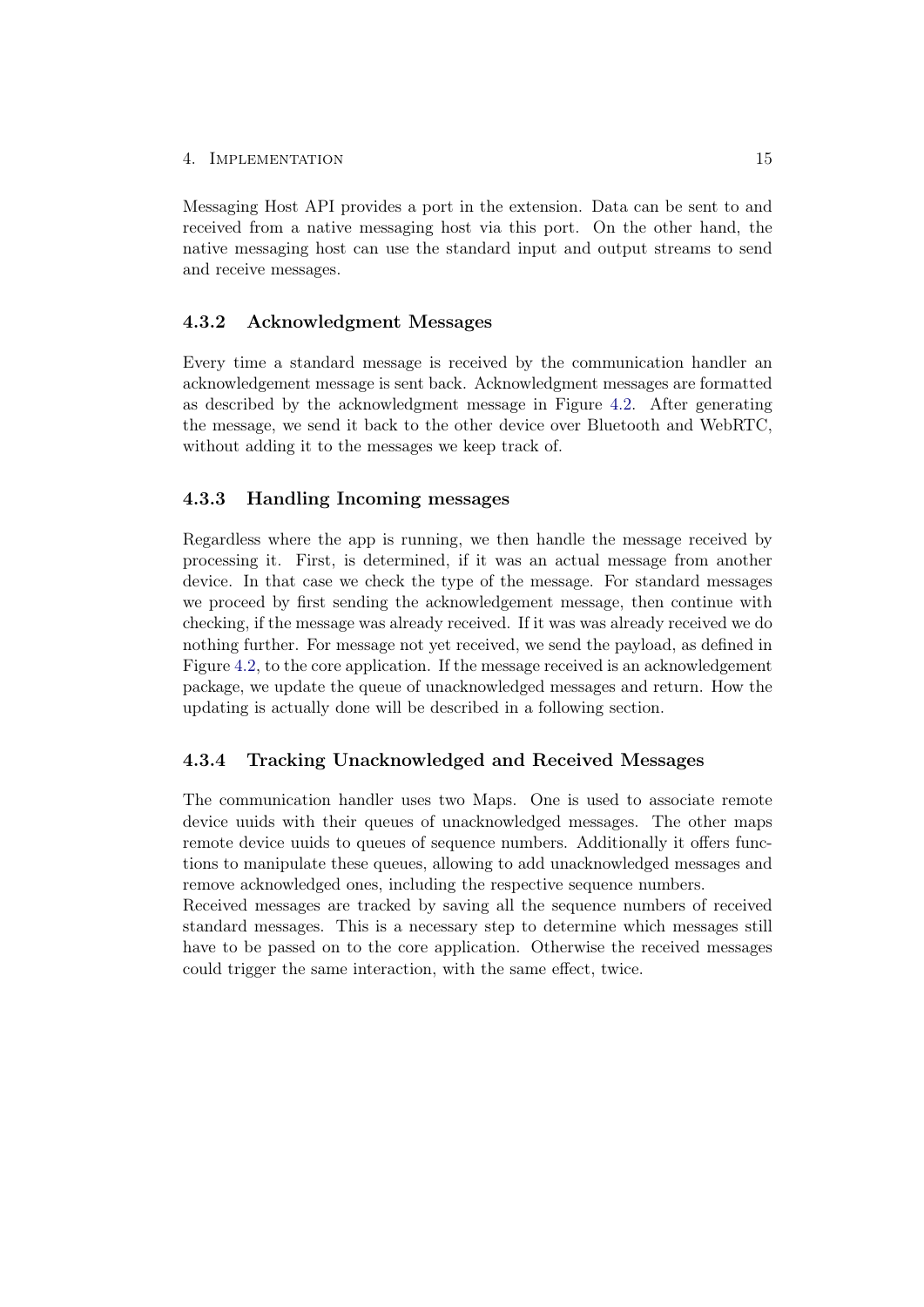# $CHAPTER$  5 Evaluation

## <span id="page-20-1"></span><span id="page-20-0"></span>5.1 Reliable communication over WebRTC

As a result of implementing the communication handler, messages which have not been delivered are stored in a queue of unacknowledged messages within the communication handler. This achieves a more reliable communication over WebRTC, because compared to the original PolyPass, only the last undelivered message was resent. Now though, all messages to a target uuid which could not be delivered are being resent every time a new message is sent to that uuid.

## <span id="page-20-2"></span>5.2 Bluetooth communication

In the Bluetooth module, implemented for Linux using PyBluez, scanning for Android devices works. The service with the device specific uuid gets advertised correctly from Android devices. On Android though, finding services which should be advertised by PyBluez does not work, but it is unclear if Android cannot find services with custom uuids or if PyBluez does not advertise services correctly. Since the Bluetooth module on Linux can find Android devices and send messages to it, this issue is partially avoided. The receiving device can create a mapping from device specific uuids to the sending device. This mapping is created using the information provided by the connection and its associated MAC address. Once a message is sent from a Linux device to an Android device, these two can communicate by using the mapping from uuids to devices to send messages. Depending on the cause for the issue of scanning for Linux devices on Android, the issue might persist, when two Linux devices or two Android devices try to communicate with each other over Bluetooth. During this thesis, it was not possible to investigate this issue further.

Additionally when there are messages from two devices sent at roughly the same time, so that the period of one device sending and receiving overlap, the error "connection reset by peer" occurs. This error occurs so often, because after every new message, which is supposed to be sent, we try to resend unacknowledged messages via Bluetooth and WebRTC. Furthermore the Bluetooth module can-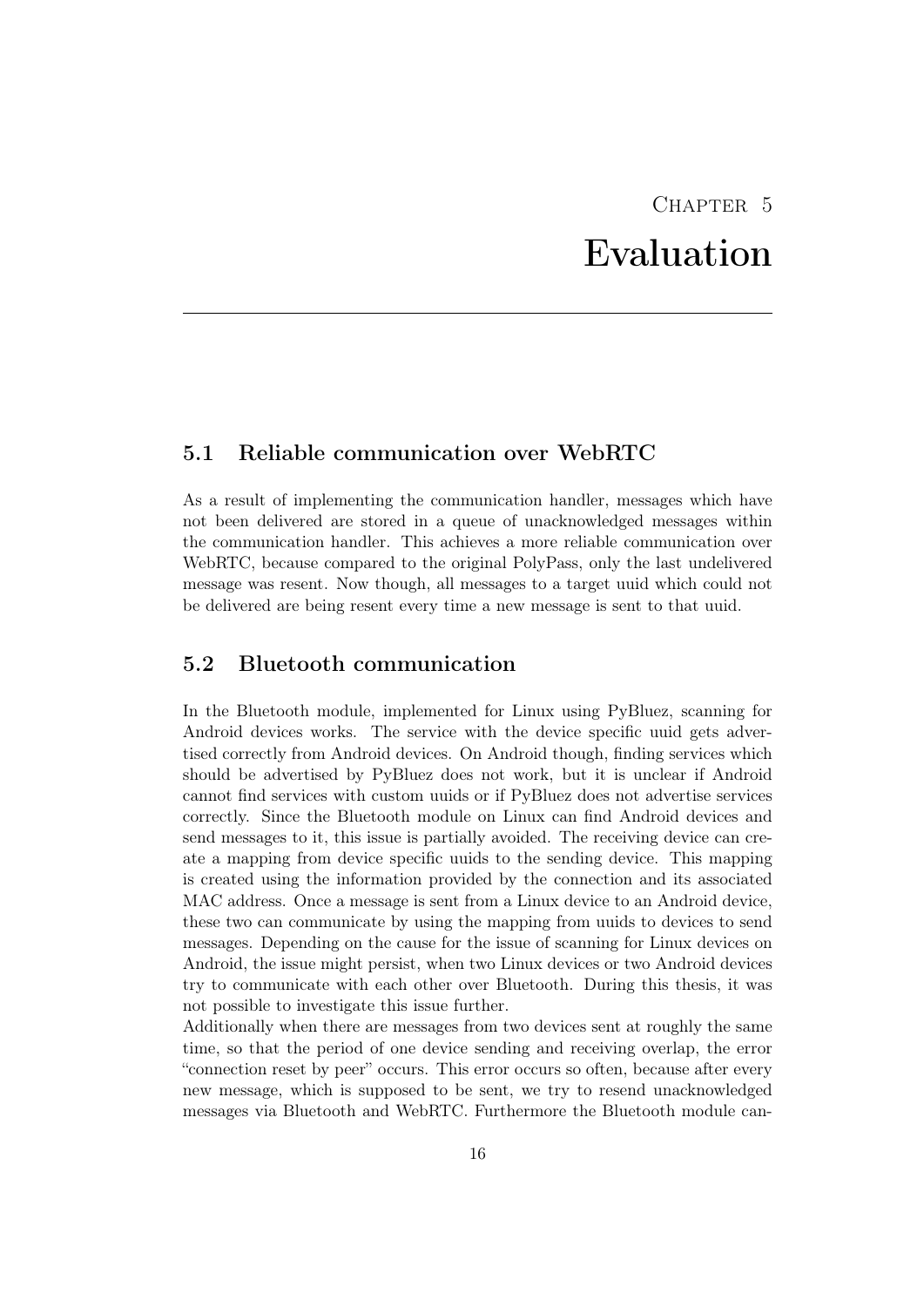#### 5. Evaluation 17

not process and send the messages, which it receives fast enough. This leads to congestion of messages, which are supposed to be sent. This leads to so much traffic over Bluetooth, that acknowledgement messages can no longer be received, causing a continuously growing queue of unacknowledged messages. This issue renders the application unusable, when there is no internet connection available. Once the application can reconnect though, all the messages which could not be delivered, will be resent over WebRTC.

As part of this thesis the cause of this error could not be investigated any further. Further more, periodic re-sending of unacknowledged messages could not be implemented due to time restrictions.

# <span id="page-21-0"></span>5.3 System integration

The communication over WebRTC works flawlessly. Messages get resent, if they could not be delivered. If Bluetooth messages arrive, they are handled correctly as well. These findings together imply that, if the Bluetooth communication was reliable and fast enough the goal of adding Bluetooth as communication method would be achieved.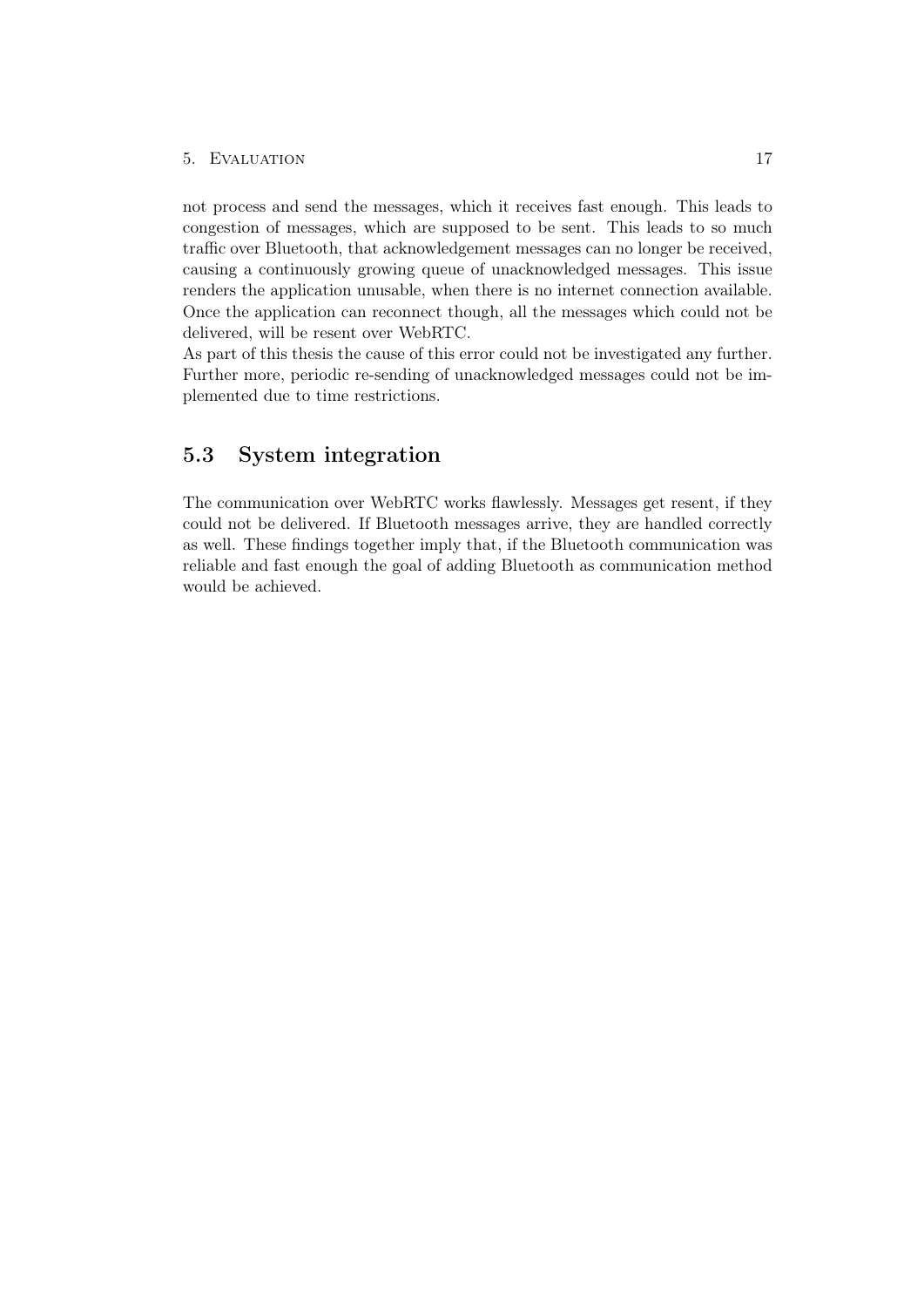## $CHAPTER$  6

# <span id="page-22-0"></span>Conclusion and Future Work

# <span id="page-22-1"></span>6.1 Conclusion

In this thesis PolyPass was extended by adding Bluetooth communication. We chose RFCOMM as transport protocol allowing us to send and receive data in the form of messages. To implement this, we used PyBluez and Android's Bluetooth API. To implement this feature a communication handler was needed. It manages the sending and receiving of messages. Additionally, it tracks which messages have not yet been unacknowledged. Further more, it is responsible for only passing messages to the core application, which were not already received.

The time it took to find a suitable method for communicating over Bluetooth was underestimated. This resulted in too little time to fix the problem of Bluetooth messages not arriving, when there are too many messages to be sent. As a result, the password manager is not reliable enough to be used.

Another unsolved problem is, that the Android app still relies on the server. The core application is not delivered with the app itself. It is loaded as a web app, which has to be retrieved from the server responsible for the WebRTC communication setup. This issue could be solved by loading it from local storage.

## <span id="page-22-2"></span>6.2 Future work

To make this application usable, the problem of messages not arriving quickly enough should be fixed. Additionally, finding a solution for the advertised Bluetooth services not being discovered is needed to make the application usable. Furthermore, the application's security could be increased, by protecting against man-in-the-middle attacks on the Bluetooth communication.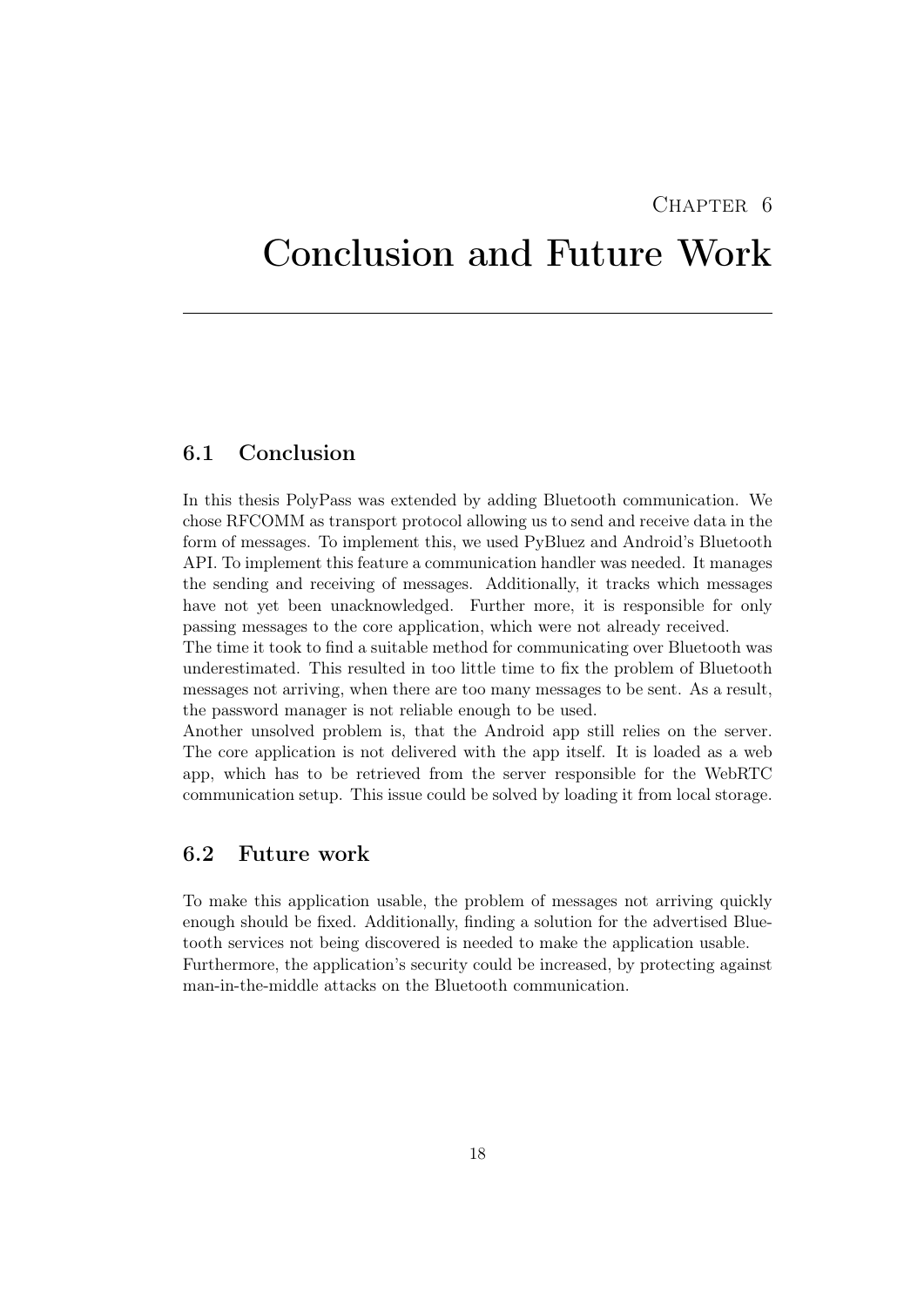# Bibliography

- <span id="page-23-1"></span><span id="page-23-0"></span>[1] S. Pearman, S. A. Zhang, L. Bauer, N. Christin, and L. F. Crano, "Why people (don't) use password managers effectively." Santa Clara, CA, USA: USENIX Symposium on Usable Privacy and Security (SOUPS), 2019. [Online]. Available: [https://www.archive.ece.cmu.edu/](https://www.archive.ece.cmu.edu/~lbauer/papers/2019/soups2019-pwd-mgrs.pdf)  $\tilde{\text{m}}$ lbauer/papers/2019/soups2019-pwd-mgrs.pdf
- <span id="page-23-2"></span>[2] F. Zinggeler, "Nokey - a distributed password manager," 2018. [Online]. Available: <https://pub.tik.ee.ethz.ch/students/2017-HS/MA-2017-24.pdf>
- <span id="page-23-3"></span>[3] P. Gasti and K. B. Rasmussen, "On the security of password manager database formats," in Foresti S., Yung M., Martinelli F. (eds) Computer Security – ESORICS 2012. ESORICS 2012. Lecture Notes in Computer Science, vol. 7459. Berlin, Heidelberg: Springer, 2012.
- <span id="page-23-4"></span>[4] W. Pan, F. Luo, and L. Xu, "Research and design of chatting room system based on android bluetooth," in 2012 2nd International Conference on Consumer Electronics, Communications and Networks (CECNet), 2012. [Online]. Available: [http://pgembeddedsystems.com/securelogin/upload/project/IEEE/1/](http://pgembeddedsystems.com/securelogin/upload/project/IEEE/1/pg2012-2013e141/32%20Research%20and%20design%20of%20chatting%20room%20system%20based%20on%20Android%20Bluetooth.pdf) [pg2012-2013e141/32%20Research%20and%20design%20of%20chatting%](http://pgembeddedsystems.com/securelogin/upload/project/IEEE/1/pg2012-2013e141/32%20Research%20and%20design%20of%20chatting%20room%20system%20based%20on%20Android%20Bluetooth.pdf) [20room%20system%20based%20on%20Android%20Bluetooth.pdf](http://pgembeddedsystems.com/securelogin/upload/project/IEEE/1/pg2012-2013e141/32%20Research%20and%20design%20of%20chatting%20room%20system%20based%20on%20Android%20Bluetooth.pdf)
- <span id="page-23-5"></span>[5] M. E. Safi and E. I. Abbas, "Android-based home door locks application via bluetooth for disabled people," in Proceedings of the International Conference on control System Computing and Engineering Penang IEEE, November 2014, pp. 191–195. [Online]. Available: [http://eprints.uthm.edu.](http://eprints.uthm.edu.my/id/eprint/6567/1/Android-based_Home_Door_Locks.pdf) [my/id/eprint/6567/1/Android-based\\_Home\\_Door\\_Locks.pdf](http://eprints.uthm.edu.my/id/eprint/6567/1/Android-based_Home_Door_Locks.pdf)
- <span id="page-23-6"></span>[6] N. Studach, "Polypass - a convenient password manager," 2019. [Online]. Available: <https://pub.tik.ee.ethz.ch/students/2019-FS/MA-2019-04.pdf>
- <span id="page-23-7"></span>[7] A. Shamir, "How to share a secret," in Communications of the ACM, vol. 22, no. 11, 1979, pp. 612–613.
- <span id="page-23-8"></span>[8] "Webrtc 1.0: Real-time communication between browsers," 2019 [Acessed June 6, 2020]. [Online]. Available: [https://www.w3.org/TR/2019/](https://www.w3.org/TR/2019/CR-webrtc-20191213/) [CR-webrtc-20191213/](https://www.w3.org/TR/2019/CR-webrtc-20191213/)
- <span id="page-23-9"></span>[9] P. Bhagwat, "Bluetooth: Technology for short-range wireless apps," 2001. [Online]. Available: [http://home.engineering.iastate.edu/~morris/](http://home.engineering.iastate.edu/~morris/543/paper/bluetooth.pdf) [543/paper/bluetooth.pdf](http://home.engineering.iastate.edu/~morris/543/paper/bluetooth.pdf)